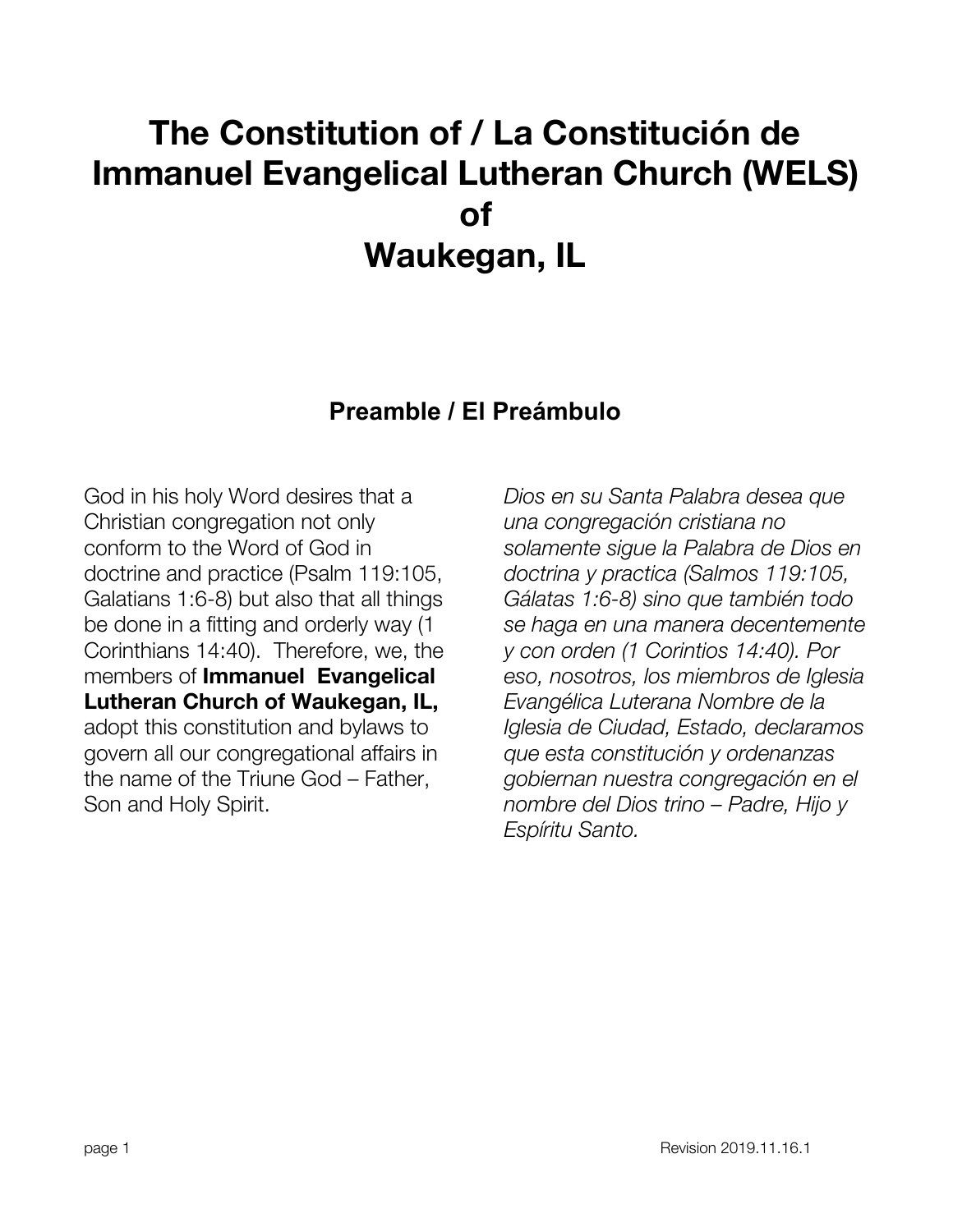| Preamble / El Preámbulo                                                                                                                                                                                                                                                                                                                                                                                                                                                                                                                                                                                                             | 1                                               |
|-------------------------------------------------------------------------------------------------------------------------------------------------------------------------------------------------------------------------------------------------------------------------------------------------------------------------------------------------------------------------------------------------------------------------------------------------------------------------------------------------------------------------------------------------------------------------------------------------------------------------------------|-------------------------------------------------|
| Article I: Name / Nombre                                                                                                                                                                                                                                                                                                                                                                                                                                                                                                                                                                                                            | 4                                               |
| Article II: Confessional Standard / La Confesión Básica<br>Section 1<br>Section 2<br>Section 3<br>Section 4<br>Section 5                                                                                                                                                                                                                                                                                                                                                                                                                                                                                                            | 4<br>4<br>4<br>5<br>5<br>6                      |
| Article III: Purpose and Objective / El Propósito y Objetivo<br>Section 1<br>Section 2                                                                                                                                                                                                                                                                                                                                                                                                                                                                                                                                              | 6<br>6<br>$\overline{7}$                        |
| Article IV: Denominational Affiliation / La Afiliciación Denominacional                                                                                                                                                                                                                                                                                                                                                                                                                                                                                                                                                             | $\overline{7}$                                  |
| Article V: Church Membership / La Membresía en la Iglesia<br>Section 1<br>Section 2: Privileges and Responsibilities / Los privilegios y responsabilidades<br>The Means of Grace / Los Medios de Gracia<br>Members / Miembros<br><b>Biblical Education</b><br>Christian Living / La Vida Cristiana<br>Section 3: Church Discipline and Excommunication / La Disciplina Eclesiástica y Excomunión<br>13<br>Section 4: Termination of Fellowship / El terminar del compañerismo<br>Section 5: Loss of Rights and Privileges / La Perdida de derechos y privilegios<br>15<br>Section 6: Reinstatement / El Reintegro a la congregación | 8<br>9<br>9<br>10<br>11<br>12<br>12<br>14<br>15 |
| Article VI: Powers and Rights of the Congregation / Los Poderes y Derechos de la<br>Congregación<br>Section 1<br>Section 2<br>Section 3<br>Section 4<br>Section 5                                                                                                                                                                                                                                                                                                                                                                                                                                                                   | 15<br>15<br>16<br>16<br>16<br>17                |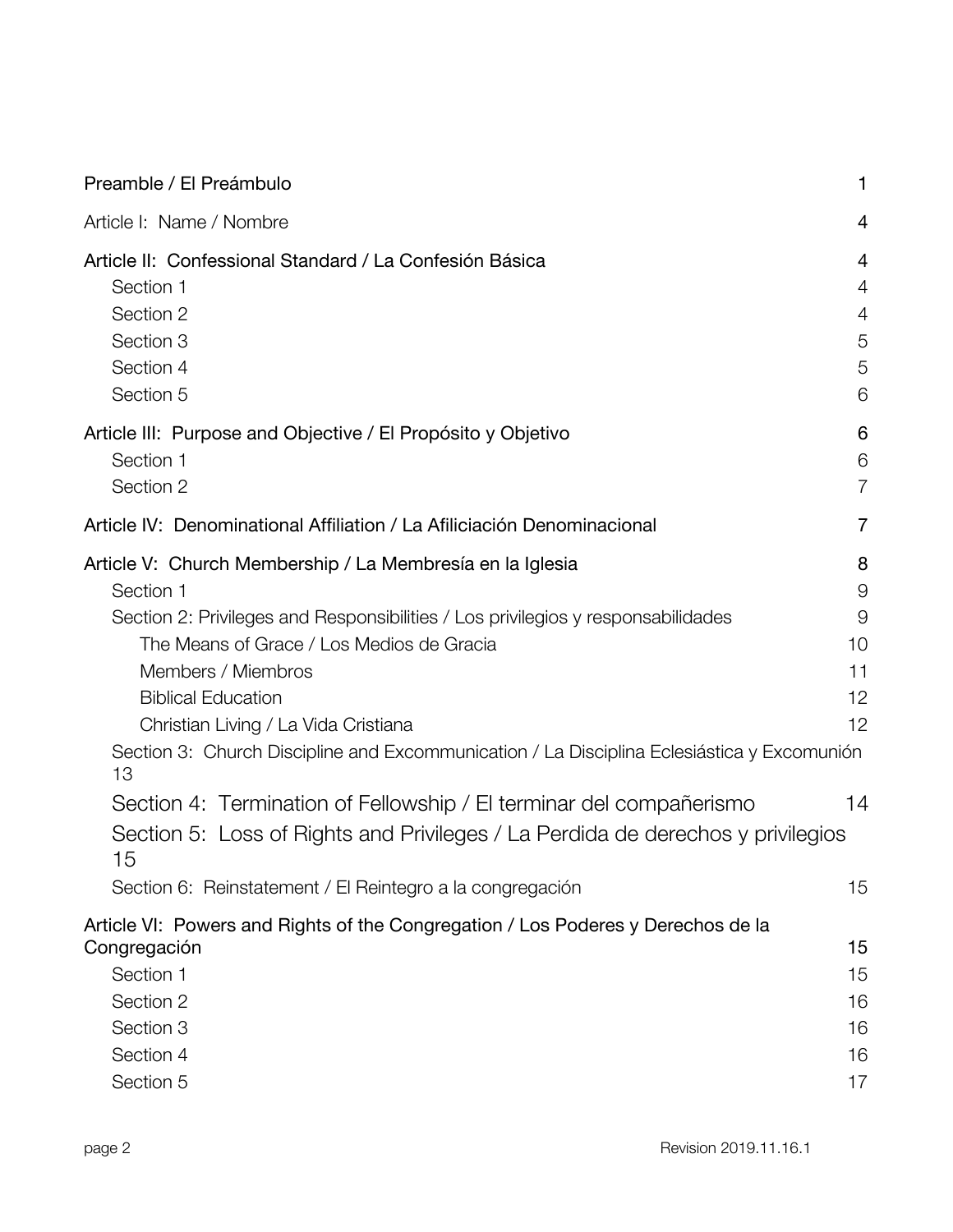| Article VII: The Public Ministry / El Ministerio Público                    | 17 |
|-----------------------------------------------------------------------------|----|
| Section 1                                                                   | 17 |
| Section 2                                                                   | 17 |
| Section 3                                                                   | 18 |
| Section 4                                                                   | 18 |
| Article VIII: Officers of the Congregation / Los Líderes de la Congregación | 19 |
| Section 1                                                                   | 19 |
| Section 2                                                                   | 19 |
| Section 3                                                                   | 19 |
| Article IX: Removal from Office / El remover de una posición de liderazgo   | 20 |
| Section 1                                                                   | 20 |
| Section 2                                                                   | 20 |
| Article X: Voters Meetings / Las Reuniones de Votantes                      | 20 |
| Article XI: Separation or Dissolution / La Separación y Disolución          | 21 |
| Section 1                                                                   | 21 |
| Section 2                                                                   | 21 |
| Article XII: Repeals and Alterations / Las Derogaciones y Cambios           | 22 |
| Section 1                                                                   | 22 |
| Section 2                                                                   | 22 |
| Section 3                                                                   | 22 |
| Section 4                                                                   | 23 |
| Section 5                                                                   | 23 |
| Signed / Firmado                                                            | 24 |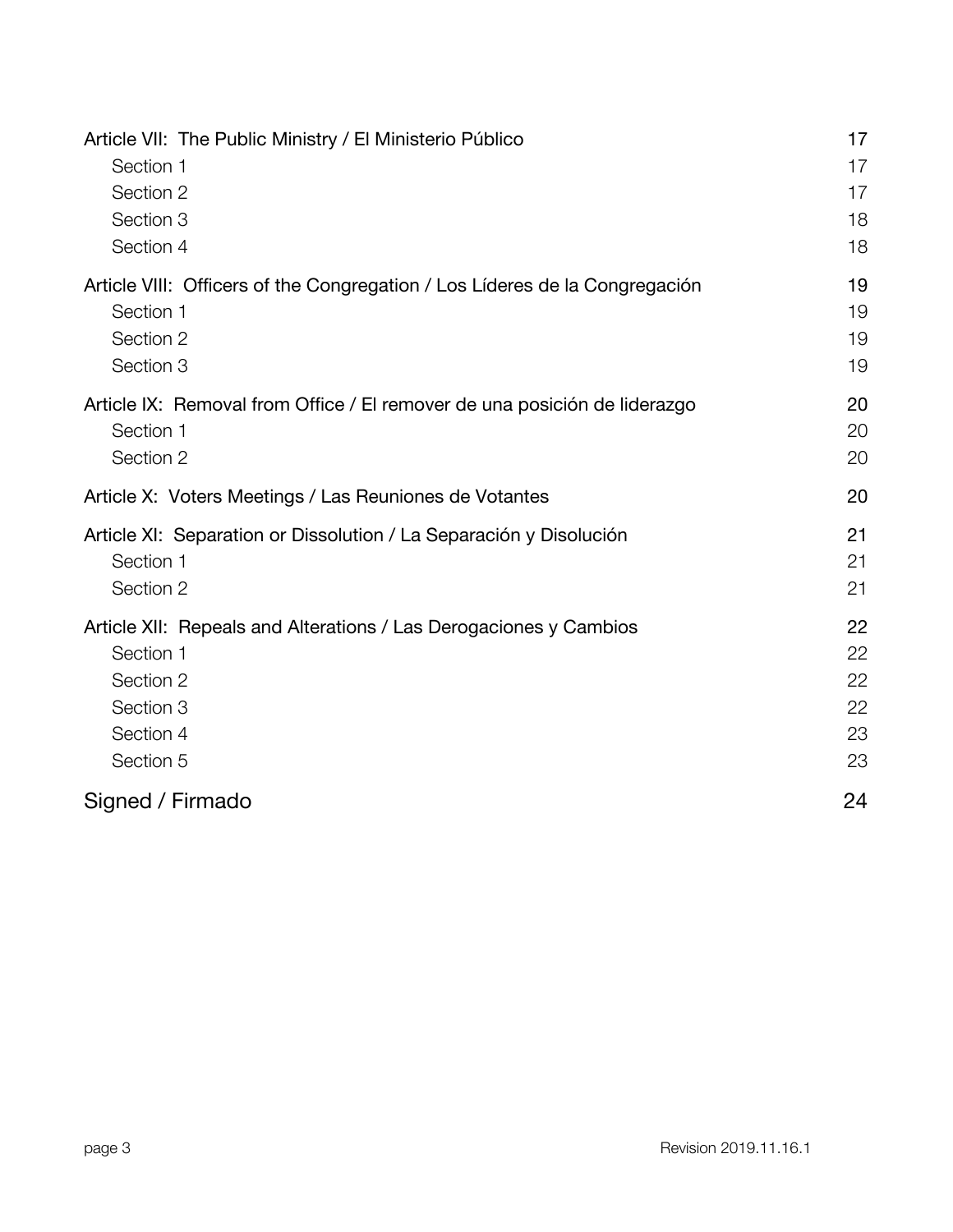# **Constitution / La Constitución**

**Article I: Name / Nombre**

<span id="page-3-0"></span>The name of this congregation is **Immanuel Evangelical Lutheran Church**.

*El nombre de esta congregación es Emanuel Iglesia Evangélica Luterana*

## <span id="page-3-1"></span>**Article II: Confessional Standard / La Confesión Básica**

#### *Section 1*

<span id="page-3-2"></span>This congregation accepts and confesses all the canonical books of the Old and New Testaments as the verbally inspired and inerrant Word of God and submits to this Word as the only infallible authority of all matters of faith and life (2 Timothy 3:15-17).

*Esta congregación acepta y confiesa que todos los libros canónicos del Antiguo y Nuevo Testamento son la Palabra de Dios verbalmente inspirada y sin error y sometemos a esta Palabra como la única autoridad infalible en todos asuntos de fe y vida (2 Timoteo 3:15-17).*

#### *Section 2*

<span id="page-3-3"></span>This congregation accepts and confesses all the symbolical books of the Evangelical Lutheran Church contained in the Book of Concord of 1580 as true statements of scriptural doctrine. They are:

*Esta congregación acepta y confiesa que todos los escritos de la Iglesia Evangélica Luterana contenidos en el libro de Concordia del 1580 son declaraciones verdaderas de la doctrina de la Palabra de Dios. Los libros son*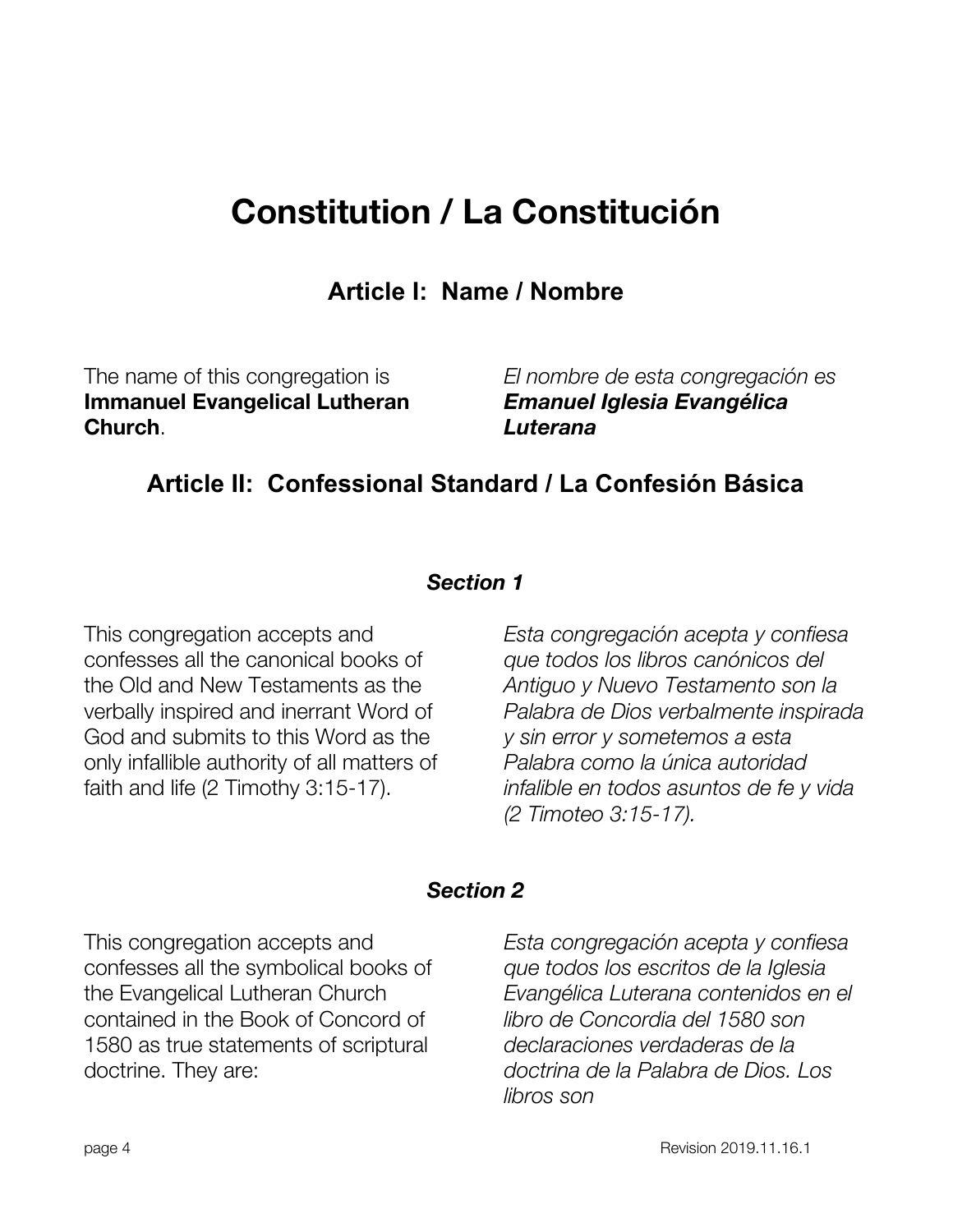#### **A. The three ecumenical Creeds Los tres credos ecuménicos**

- 
- 
- 

#### **B. The six Lutheran Confessions Las seis confesiones luteranas**

- 1) Dr. Martin Luther's Small Catechism El catecismo menor del Dr. Lutero
- 2) Dr. Martin Luther's Large Catechism El catecismo mayor del Dr. Lutero
- 3) The Unaltered Augsburg Confession La Confesión Inalterada de Augsburgo
- 4) The Apology of the Augsburg Confession La Apologia de la Confesión de Augsburgo
- 
- 6) The Formula of Concord La Fórmula de Concordia

1) The Apostles' El Credo Apostólico 2) The Nicene **El Credo Niceno** 3) The Athanasian El Credo Atanasio

5) The Smalcald Articles Los Artículos de Esmacalda

#### *Section 3*

<span id="page-4-0"></span>This congregation accepts and confesses these symbolical books without reservation, not insofar as, but because they are the presentation and explanation of the pure doctrine of the Word of God and a summary of the faith held by the Evangelical Lutheran Church.

*Esta congregación acepta y confiesa sin reservación que estos libros son una presentación y explicación de la doctrina pura de la Palabra de Dios y un resumen de la fe confesada de la Iglesia Evangélica Luterana, no en parte, sino completamente.*

#### *Section 4*

<span id="page-4-1"></span>No doctrine shall be taught or tolerated in this congregation that is in any way at variance with the Holy Scriptures and these symbolical books.

*Ninguna doctrina será enseñada ni tolerada en esa iglesia que en alguna manera contradice la Palabra de Dios y estos libros confesionales.*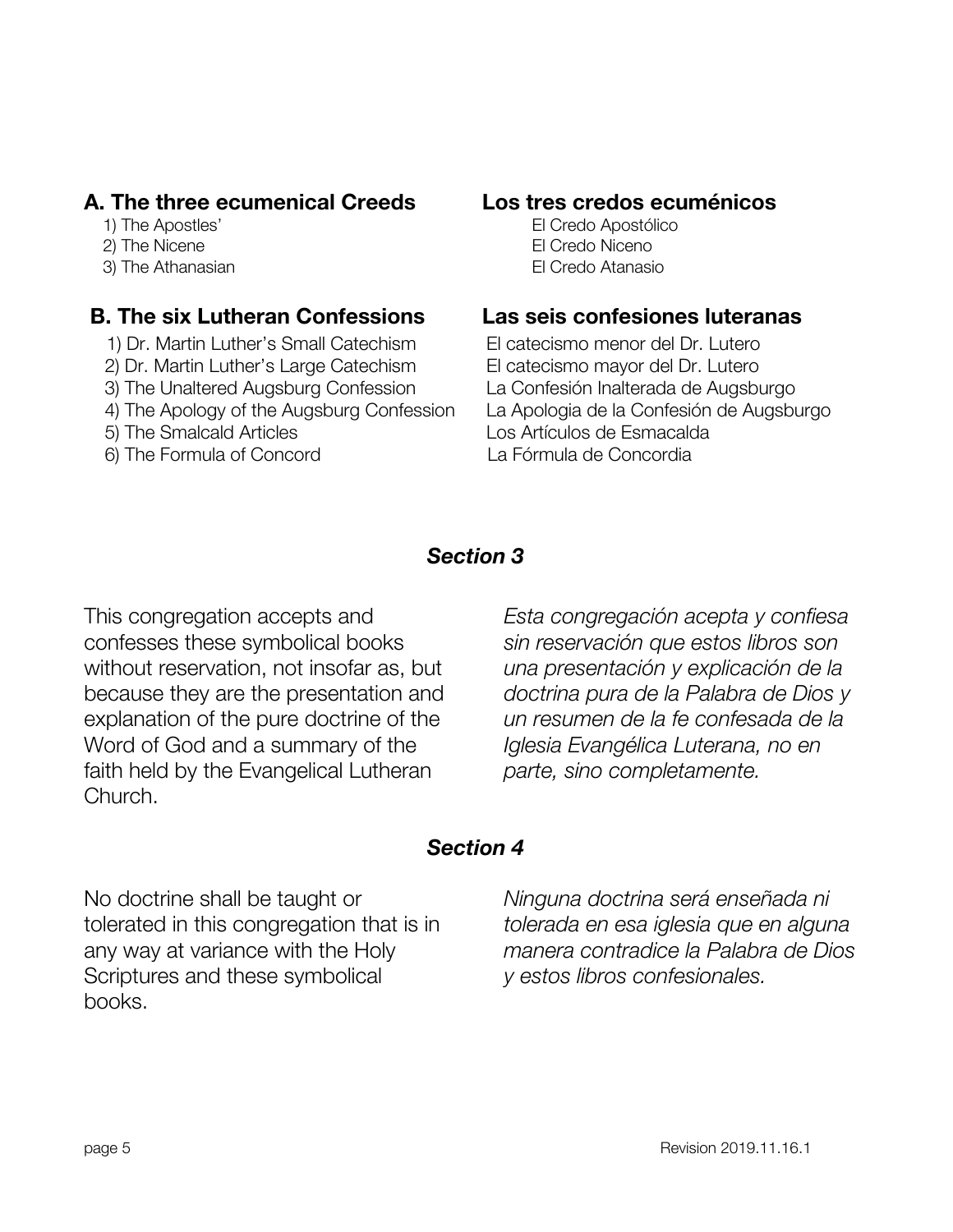<span id="page-5-0"></span>All controversies that may arise in this congregation shall be decided and adjusted according to this norm of doctrine and practice.

*Toda controversia que surge en esta congregación será decidida y ajustada según esta norma de doctrina y practica.*

## <span id="page-5-1"></span>**Article III: Purpose and Objective / El Propósito y Objetivo**

#### *Section 1*

<span id="page-5-2"></span>The continuing purpose of this congregation, as a gathering of Christians, is to serve all people in God's world with the gospel of Jesus Christ on the basis of the Holy Scriptures (Matthew 28:18-20; Mark 16:15).

*El propósito continuo de esta congregación, como una reunión de cristianos, es servir a toda persona en el mundo de Dios con el evangelio de Jesucristo según escrito en la Palabra de Dios (Mateo 28:18-20; Marcos 16:15).*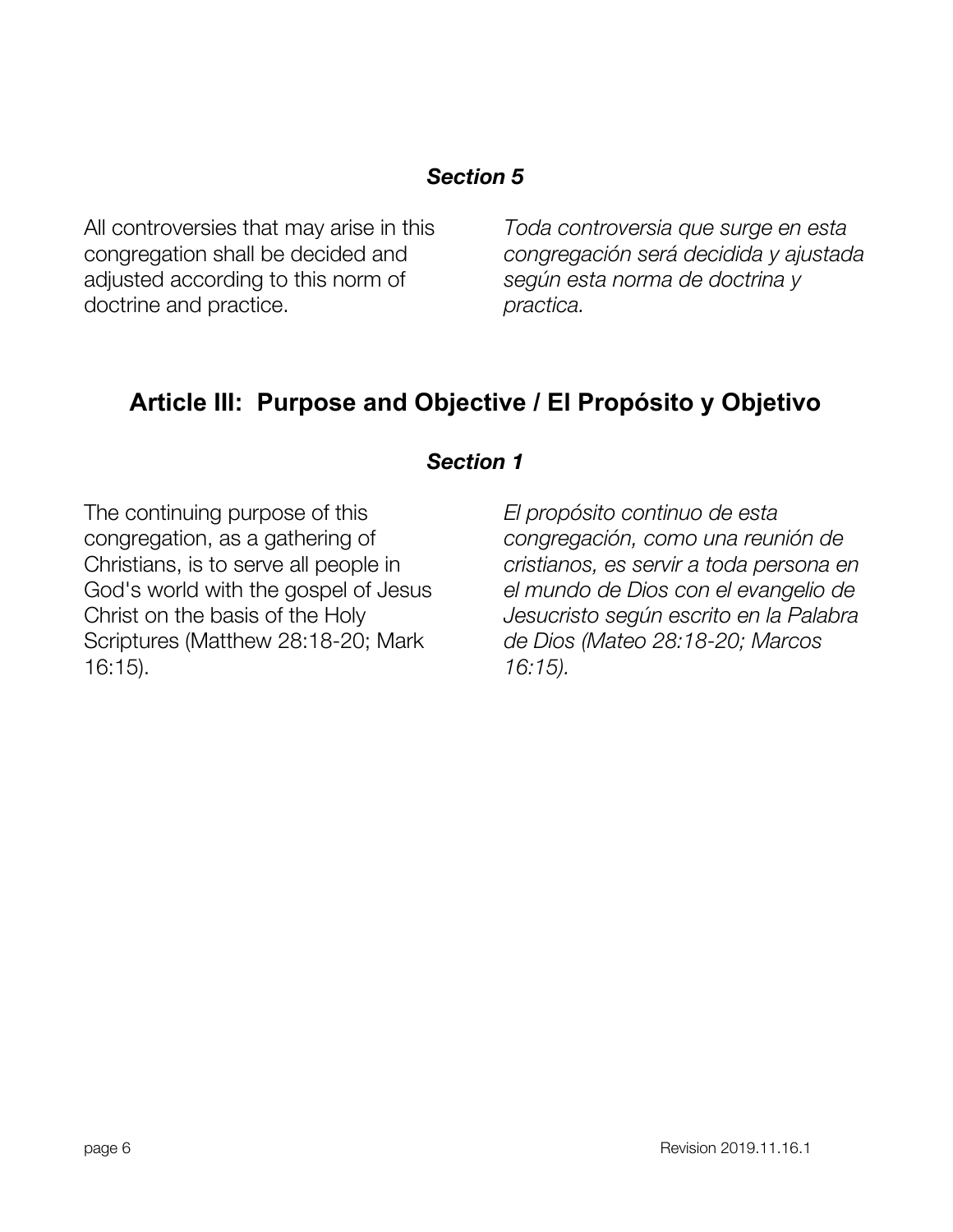<span id="page-6-0"></span>The primary objective of this congregation shall be to proclaim the law and the gospel in our congregation, community, and the world (2 Timothy 4:2), so that through the means of grace the Holy Spirit might:

A. lead sinners to repentance and faith in Jesus Christ for life and salvation (Luke 24:46-48).

B. strengthen believers in faith and sanctification (Romans 10:17).

C. equip believers as disciples, stewards, witnesses, and servants to share the gospel and live their faith (Ephesians 4:11,12; Matthew 5:16).

*El objeto primordial de esta congregación será de proclamar la ley y el evangelio en nuestra congregación, la comunidad y el mundo (2 Timoteo 4:2), para que el Espíritu Santo pueda por los medios de gracia:*

*A. Dirigir pecadores al arrepentimiento y fe en Jesucristo para recibir vida y salvación (Lucas 24:46-48)*

*B. Fortalecer los creyentes en fe y santificación (Romanos 10:17)*

*C. Capacitar a los creyentes como discípulos, mayordomos, testigos y siervos para compartir el evangelio y vivir en la fe visible (Efesio 4:11,12, Mateo 5:16).*

## <span id="page-6-1"></span>**Article IV: Denominational Affiliation / La Afiliciación Denominacional**

<span id="page-6-2"></span>This congregation shall affiliate itself only with a church body that holds to all the truths of God's Word in doctrine and practice and is bound to the confession of faith as set forth in Article III, if, and as long as, such a church body exists.

*Esta congregación será afiliada con una iglesia visible que mantiene y guarda todas las verdades de la Palabra de Dios en doctrina y practica y se somete a las confesiones expresadas en el Articulo III, si, y mientras tal iglesia visible existe.*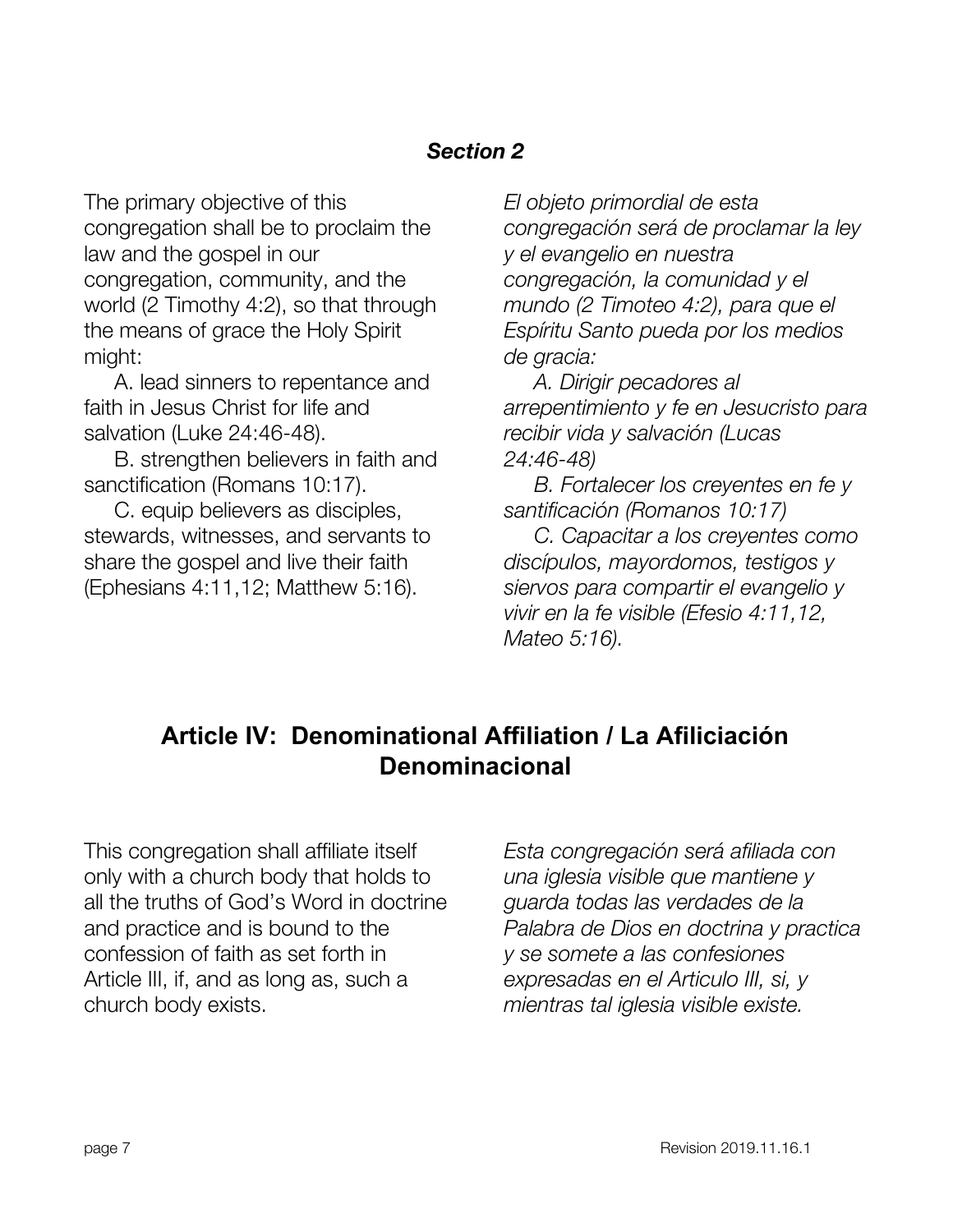## **Article V: Church Membership / La Membresía en la Iglesia**

#### *Section 1*

<span id="page-7-0"></span>The membership of this congregation includes both baptized and communicant members. The types of membership are as follows:

**A**. Baptized members of the congregation are those who have been baptized into the Christian faith in the name of the Triune God (Matthew 28:18-20; Mark 16:16).

**B**. Communicant members are those baptized souls who confess Jesus Christ to be their Lord and Savior and have stated their adherence to all the canonical books of the Old and New Testament, without qualification, as the only rule and norm of faith and life and have declared their agreement with the chief parts of Christian doctrine as written in Dr. Martin Luther's Small Catechism.

<span id="page-7-1"></span>**C**. Voting members are men, 18 years and older, who have been baptized and have publicly expressed their fellowship with this visible church through the rite of confirmation and have signed the constitution. *La membresía de esta congregación consiste en miembros bautizados y*

*miembros confirmados. Se distingue en esta manera:*

*A. La membresía de esta congregación consiste en personas bautizadas en el nombre del Dios Trino (Mateo 28:18-20; Marcos 16:16).*

*B. Miembros comulgantes son esas almas bautizados quienes confiesan que Jesucristo es su Señor y Salvador y quienes han declarado que reconocen los libros canónicos del Antiguo y Nuevo Testamento, sin cualificación, como la única regla y norma de fe y vida, y han declarado su acuerdo completo con las doctrinas cristianas escritos en el catecismo menor del Dr. Martin Lutero.*

*C. Miembros votantes son varones, de 18 años y más, quienes han sido bautizados y han expresado su compañerismo con esta iglesia visible por el rito de la confirmación y quienes han firmado la constitución.*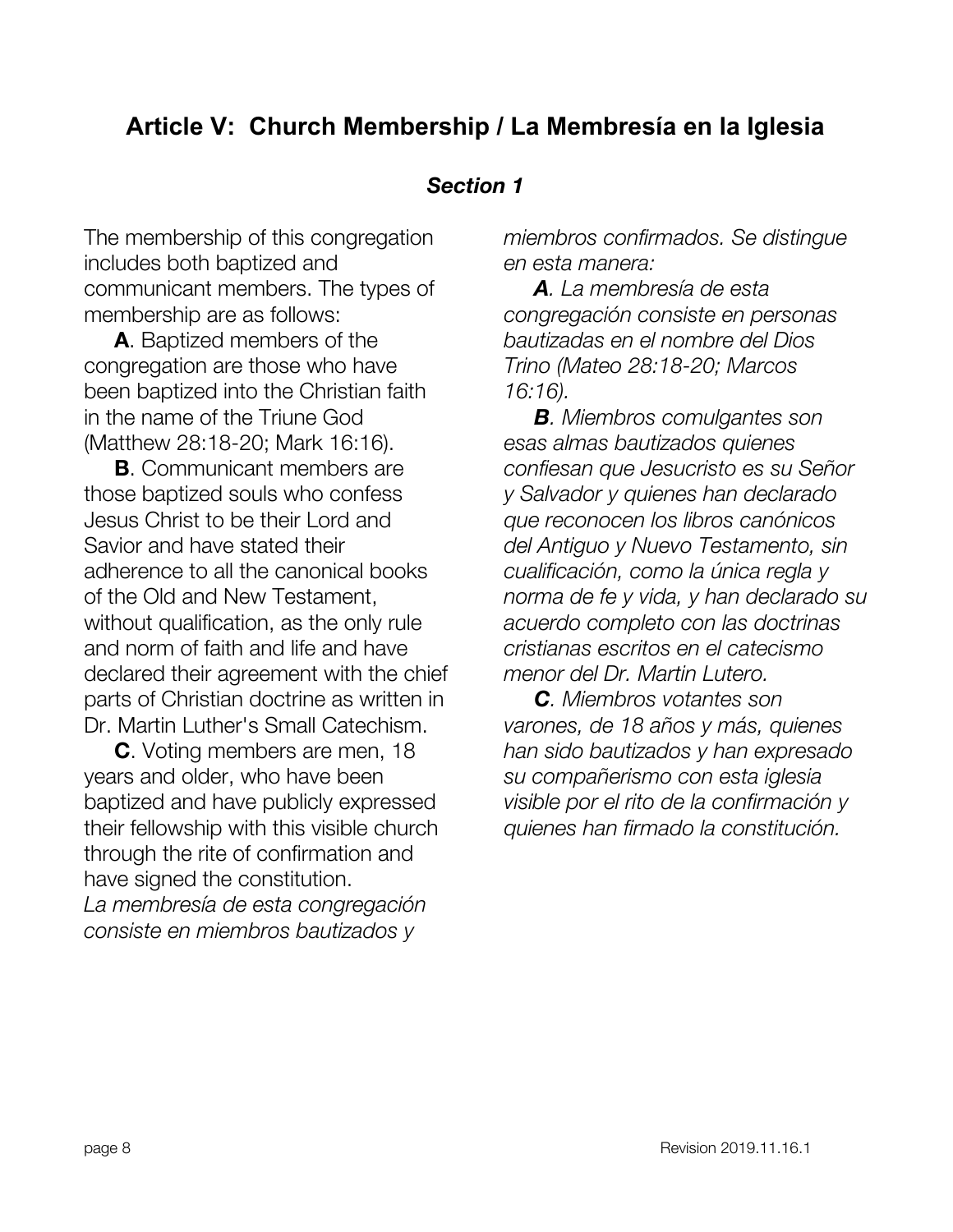#### *Section 2: Privileges and Responsibilities / Los privilegios y responsabilidades*

"God is love" (1 John 4:8), and his love ever moves him to bless the members of his church with physical and spiritual gifts (1 John 3:1; James 1:17). In return for all of these undeserved blessings, we love him (1 John 4:19) and show that love with the works that we do. The exercise of such love we acknowledge as both a privilege and a responsibility. Some of the privileges and responsibilities to be noted are the following:

*Dios es amor (1 Juan 4:8), y su amor le mueve a bendecir a los miembros de la iglesia con dones físicos y espirituales (1 Juan 3:1; Santiago 1:17). En vista de esos dones inmerecidas, le amamos (1 Juan 4:19) y le mostramos ese amor con las buenas obras que hacemos. El ejecer de ese amor es tanto un privilegio como una responsabilidad. Algunos de esos privilegios y responsabilidades son lo que siguen*

#### **A.** The Means of Grace / Los Medios de Gracia

<span id="page-8-0"></span>Our God has given us his Word, the one thing needful (Luke 10:42), which alone can save our souls and tell us how to live a God-pleasing life (2 Timothy 3:15-17). Consequently, members of his church will consider it a distinct privilege and a responsibility to utilize the means of grace by:

 1) gladly and faithfully hearing and receiving the Word of God (Luke 11:28).

 2) receiving the sacrament of Holy Baptism (1 Peter 3:21).

 3) frequently partaking of Holy Communion (1 Corinthians 11:23-26), if they can properly examine themselves (1 Corinthians 11:28). Only those in our confessional fellowship of faith are permitted to commune at our altar. (Close Communion – 1 Corinthians 1:10; 2 Corinthians 6:14-15; Romans 16:17).

*Nuestro Dios nos ha dado su Palabra como la única cosa que necesitamos (Lucas 10:42), la cual solo puede salvar nuestras almas y mostrarnos como vivir una vida agradable a Dios (2 Timoteo 3:15-17). Por eso, los miembros de la iglesia consideran como un privilegio y una responsabilidad utilizar los medios de gracia por:*

 *1) Oír y recibir la Palabra de Dios alegremente y fielmente (Lucas 11:28)*

 *2) Recibir el sacramento del Santo Bautismo (1 Pedro 3:21)*

 *3) Frecuentemente tomar la Santa Cena (1 Corintios11:23-26), si pueden examinarse (1 Corintio 11:28). Solo los que son de nuestro companerismo confessional pueden comulgar en nuestro altar. (Comunion Cerrada: 1 Corintios 1:10; 2 Corintios 6:14-15; Romanos 16:17).*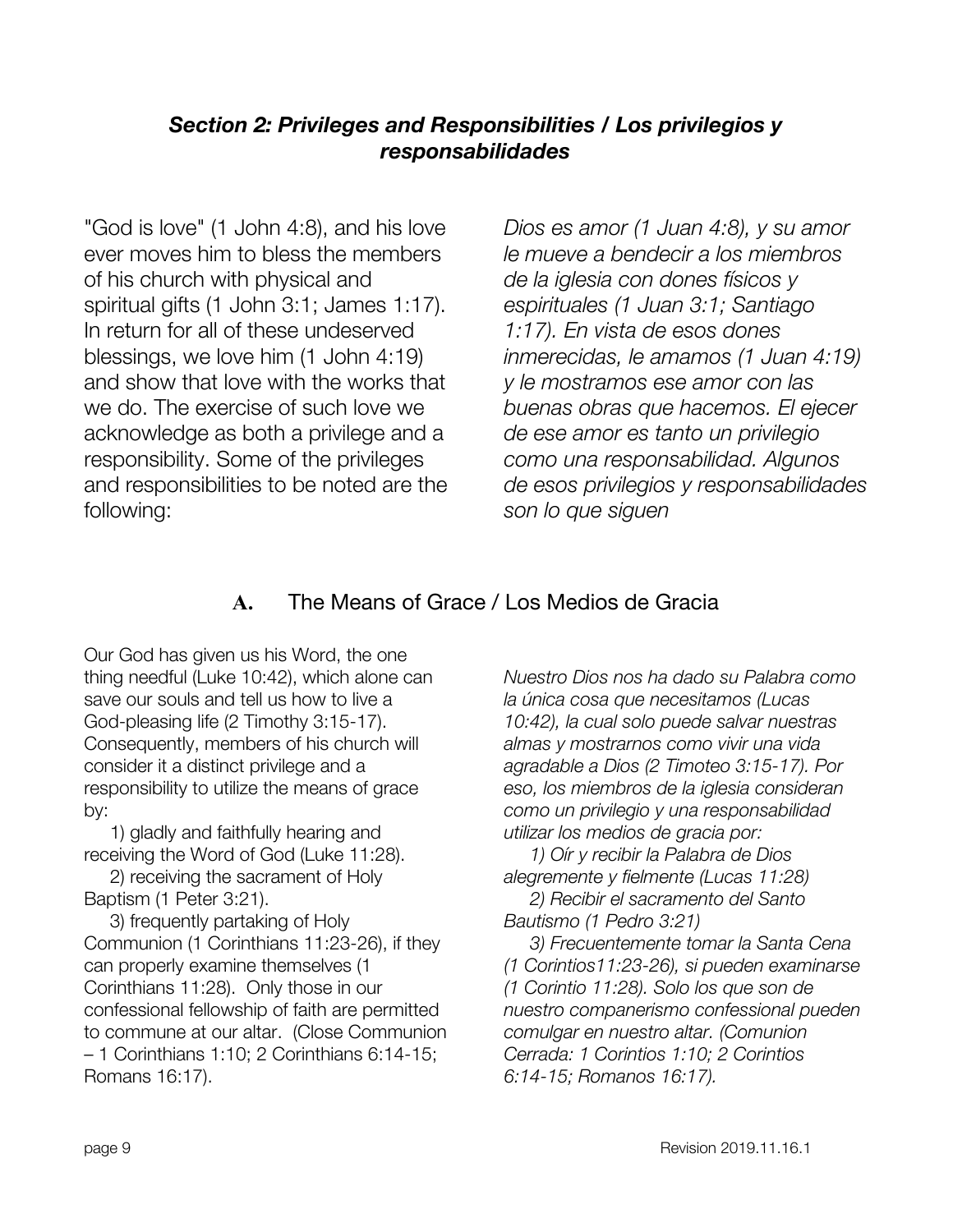#### **B.** Members / Miembros

<span id="page-9-0"></span>1) Our God gives the members of his church the distinct privilege and responsibility of sharing the gospel with all people (Acts 1:8).

2) Our God has given us the privilege and responsibility of being managers over a certain portion of his estate and assures us he will graciously bless our faithful management (2 Corinthians 9:6). Therefore members of his church will under grace:

 a) Continually remember that all their possessions, time and abilities are really a trust from God.

 b) Cheerfully decide in their hearts (2 Corinthians 9:7) the portion of their possessions, and time, and abilities which they will regularly devote to the Lord for use in carrying out that which the congregation has made its concern, not omitting the work of the church-at-large (Matthew 28:19; 1 Corinthians 9:14; 16:2; 2 Corinthians 9:6-11; 1 Peter 4:10).

 c) If eligible, become voting members and regularly attend voters' meetings and lend the congregation their council and aid.

1) Nuestro Dios da a los miembros de su iglesia el privilegio distinto y la responsabilidad de compartir el evangelio con todo el mundo (Hechos 1:8).

2) Nuestro Dios nos ha dado el privilegio y responsabilidad de ser mayordomos de todo lo que Él nos regalado y nos asegura que Él bendecirá el fiel manejo de estos bienes (2 Corintios 9:6). Por eso los miembros de esta iglesia en gracia:

 a) Recordarán continuamente que todos sus bienes, talentos y tiempo son un regalo de Dios.

 b) Decidirán alegremente en sus corazones (2 Corintios 9:7) que ofrecerán un porcentaje de sus bienes, talentos y tiempo a Dios por medio de sus ofrendas al trabajo que la iglesia ha determinado es su prioridad, sin dejar la obra de la iglesia visible (Mateo 28:19; 1 Corintios 9:14; 16:2; 2 Corintios 9:6-11, 1 Pedro 4:10).

 c) Cuando son permitidos, llegar a ser miembros votantes y asistir regularmente las reuniones de votantes y dar su consejo y ayuda a la congregación.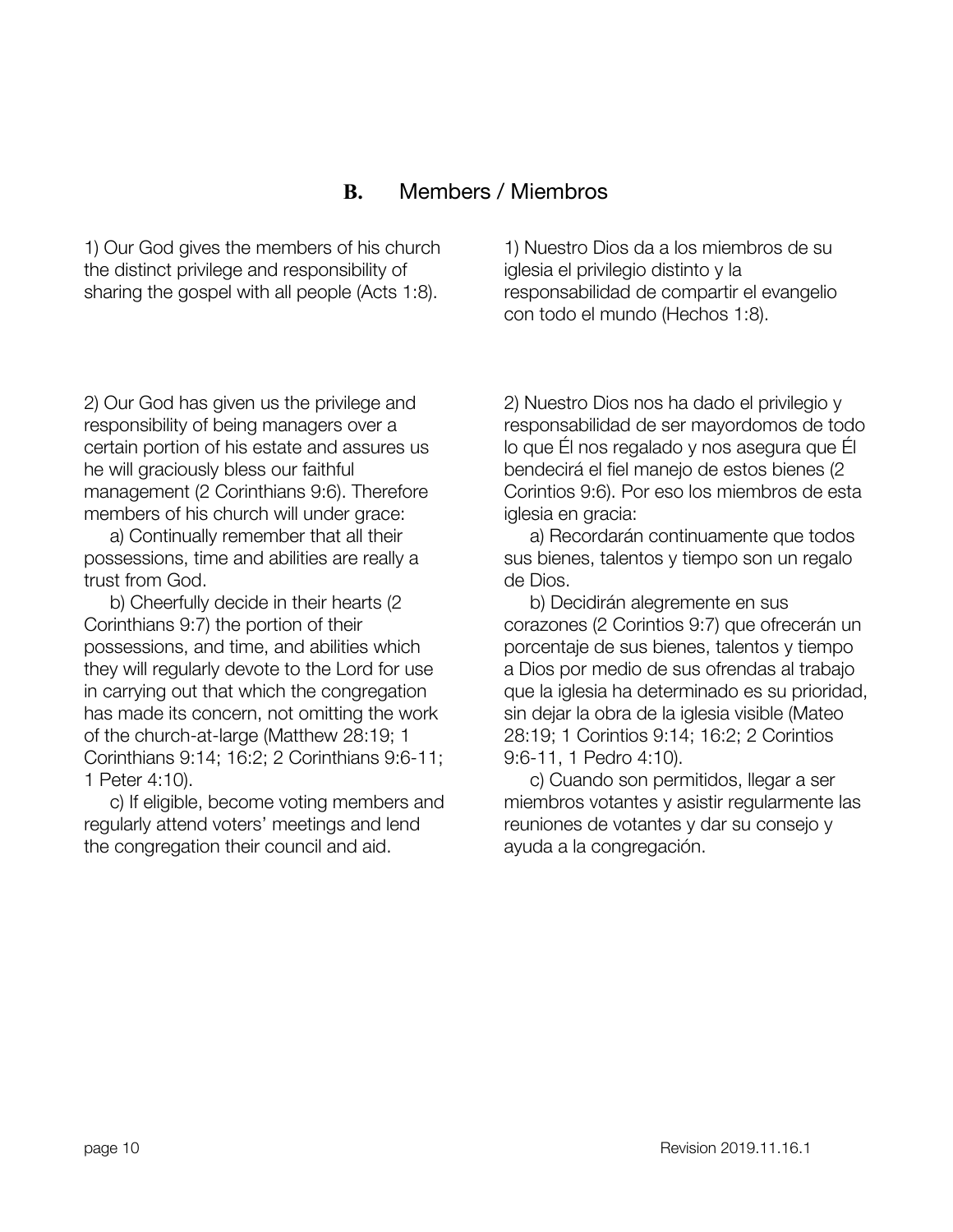### **C.** Biblical Education

<span id="page-10-0"></span>It is the privilege and responsibility of every member to grow in faith and knowledge of the Lord (2 Pet 3:18). Therefore, members will take advantage of every opportunity to grow personally and to provide the means to bring up the children of the congregation in the fear of the Lord. Members are encouraged to study and to teach them the Word of God at home and to engage the congregation's education resources (i.e., instruction classes for confirmation, Adult Bible classes, Sunday School) and to use such other opportunities as the congregation shall provide (John 8:31-32; Colossians 3:16).

*Es el privilegio y la responsabilidad de cada miembro crecer en la fe y conocimiento del Señor (2 Pedro 3:18). Por eso, miembros*

*tomarán ventaja de cada oportunidad de crecer personalmente y de proveer los medios para instruir los niños de la congregación en el respeto al Señor. Miembros están animados a estudiar y a enseñar la Palabra de Dios en el hogar y usar todos los recursos educativos de la iglesia (la instrucción del catecismo, clases bíblicas para adultos, escuela dominical) y para usar cualquieras otras oportunidades que la congregación pueda proveer (Juan 8:31-32; Colosenses 3:16).*

#### **D.** Christian Living / La Vida Cristiana

<span id="page-10-1"></span>Our God has implanted within us Christians the new man, who desires to live righteously (2 Corinthians 5:17; Ephesians 4:24). Consequently, members of his church will:

 1) Not live in obvious acts of the sinful nature (Galatians 5:19-21), but lead a Christian life (Galatians 5:22-25);

 2) Permit themselves to be admonished and corrected by their fellow Christians in the spirit of Matthew 18:15-18 when they have erred;

 3) Refuse to hold membership in any organization whose teachings and practices conflict with the Word of God (e.g. lodges) (John 5:23; 8:31,32; 2 Corinthians 6:14-18).

*Nuestro Dios ha creado un hombre nuevo en cada cristiano que desea vivir justo (2 Corintios 5:17; Efesios 4:24). Por eso, miembros de esta iglesia*

 *1) No vivirán en pecado obvio (Gálatas 5:19-21), pero vivirán según el Espíritu de Dios (Gálatas 5:22-25).*

 *2) Cuando han pecado públicamente, permitirán ser amonestados por sus compañeros de la iglesia según el espíritu que describió San Mateo (Mate 18:15-18)*

 *3) Rechazarán tener compañerismo con cualquier grupo cuyas doctrinas y prácticas van en contra de la Palabra de Dios (Juan 5:23; 8:31,32, 2 Corintios 6:14-18).*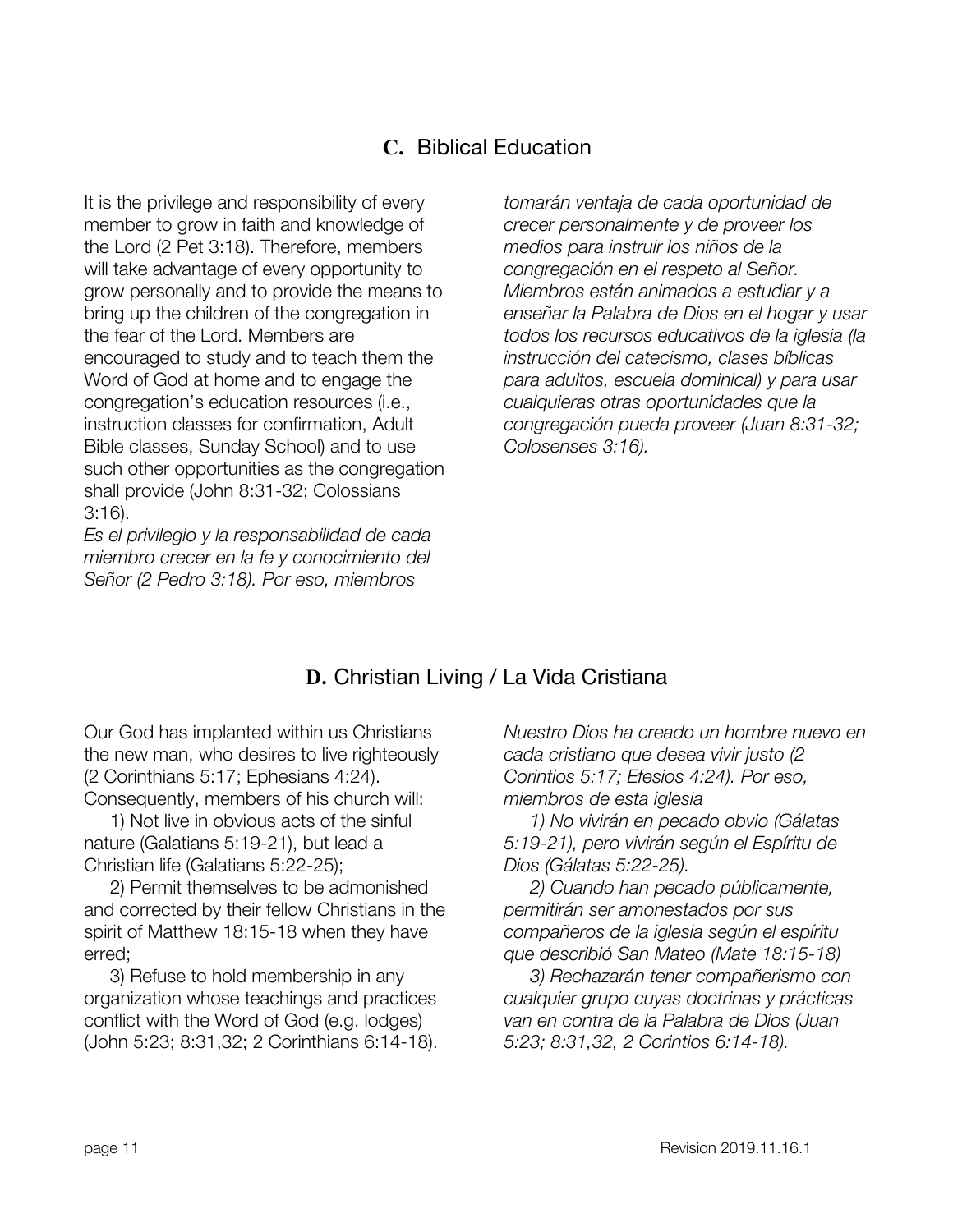#### <span id="page-11-0"></span>*Section 3: Church Discipline and Excommunication / La Disciplina Eclesiástica y Excomunión*

<span id="page-11-1"></span>Christian discipline shall be exercised in this congregation according to Matthew 18:15-18 toward those who err from the faith or who in other ways have given offense. Those members who become evident as impenitent sinners must be excommunicated. At all times this shall be done in the spirit of the gospel, namely, to regain the erring. In order that the congregation may be "perfectly united in mind and thought" (1 Corinthians 1:10), a unanimous vote of the voters' assembly is necessary for excommunication.

*La disciplina cristiana será practicada en esta congregación según San Mateo 18:15-18 con todos quienes se alejan de la fe o crean ofensas con sus acciones o palabras. Estos miembros quienes no se arrepientan serán excomulgados de la iglesia. En todo tiempo esto será hecho en amor para retener, por el arrepentimiento, al pecador. Para que la congregación esté "unida perfectamente en mente y pensamiento (1 Corintios 1:10), un vote unánime de los votantes de la congregación es necesario para la excomunión.*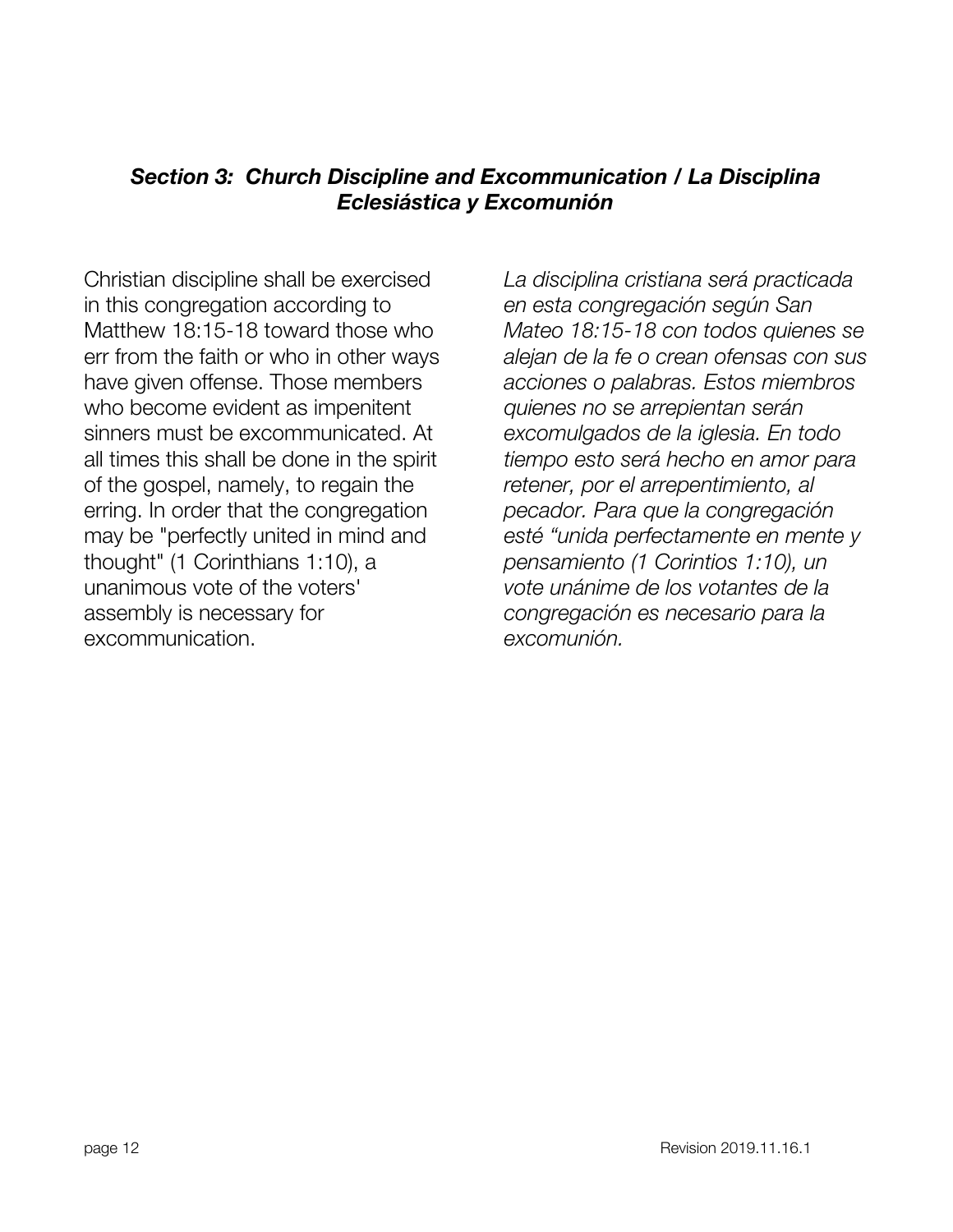#### *Section 4: Termination of Fellowship / El terminar del compañerismo*

Members who persist in an error that in itself does not make the presence of saving faith impossible and who otherwise are not under church discipline (cf. Article V, Section 3) may be excluded from the fellowship of this congregation

 1) after they have been evangelically admonished by their fellow Christians in the spirit of Matthew 18:15-16; and

 2) when their adherence to error becomes public and a matter of divisiveness (Titus 3:10) and thus an offense and obstacle to the truth of God's Word (Romans 16:17). This action shall not be used for removing inactive members or as a substitute for the loving act of excommunication when impenitence is clearly evident. Any person excommunicated, or whose fellowship with the congregation has been terminated, shall be notified by the congregation of the right to appeal. This notification shall occur within 30 days of the completion of the disciplinary action. The appeal must be filed with the district president in writing, with a copy to the congregation, within 60 days of the disciplinary action. The letter to the excommunicated person shall specify the dates involved, give the name and address of the district president, and include a copy of the Article XXIV ("Appeal by Laypersons") of the district constitution.

*Miembros quienes persisten en el error que muestra que no hay fe que salva y quienes no están bajo disciplina eclesiástica (vea Artículo V, Sección 3) pueden ser excluidos de la membresía de la iglesia*

 *1) Después de que han sido amonestados por otros miembros en el espíritu de San Mateo 18:15-16; y*

 *2) Cuando su pecado llega ser una observación pública y un asunto de división pública (Tito 3:10), que lo hace ser una ofensa y un obstáculo a la verdad de la Palabra de Dios (Romanos 16:17). Esta acción no será usada para quitar miembros inactivos y como un sustituto de la excomunión cuando la impenitencia es visible.*

*Cualquiera persona que es excomulgado, o tiene el compañerismo con la congregación terminada, será notificada por la congregación de su derecho de apelación. Esta notificación ocurrirá no menos de 30 días después de la acción disciplinaria. La apelación tiene que venir por escrito al presidente del distrito, con una copia a la congregación, no menos de 60 días después de la acción disciplinaria. La carta a la persona excomulgada dirá específicamente las fechas de la acción disciplinaria, dará el nombre del presidente del distrito y su dirección postal, y incluirá una copia del Articulo XXIV (La apelación de laicos) de la constitución del distrito.*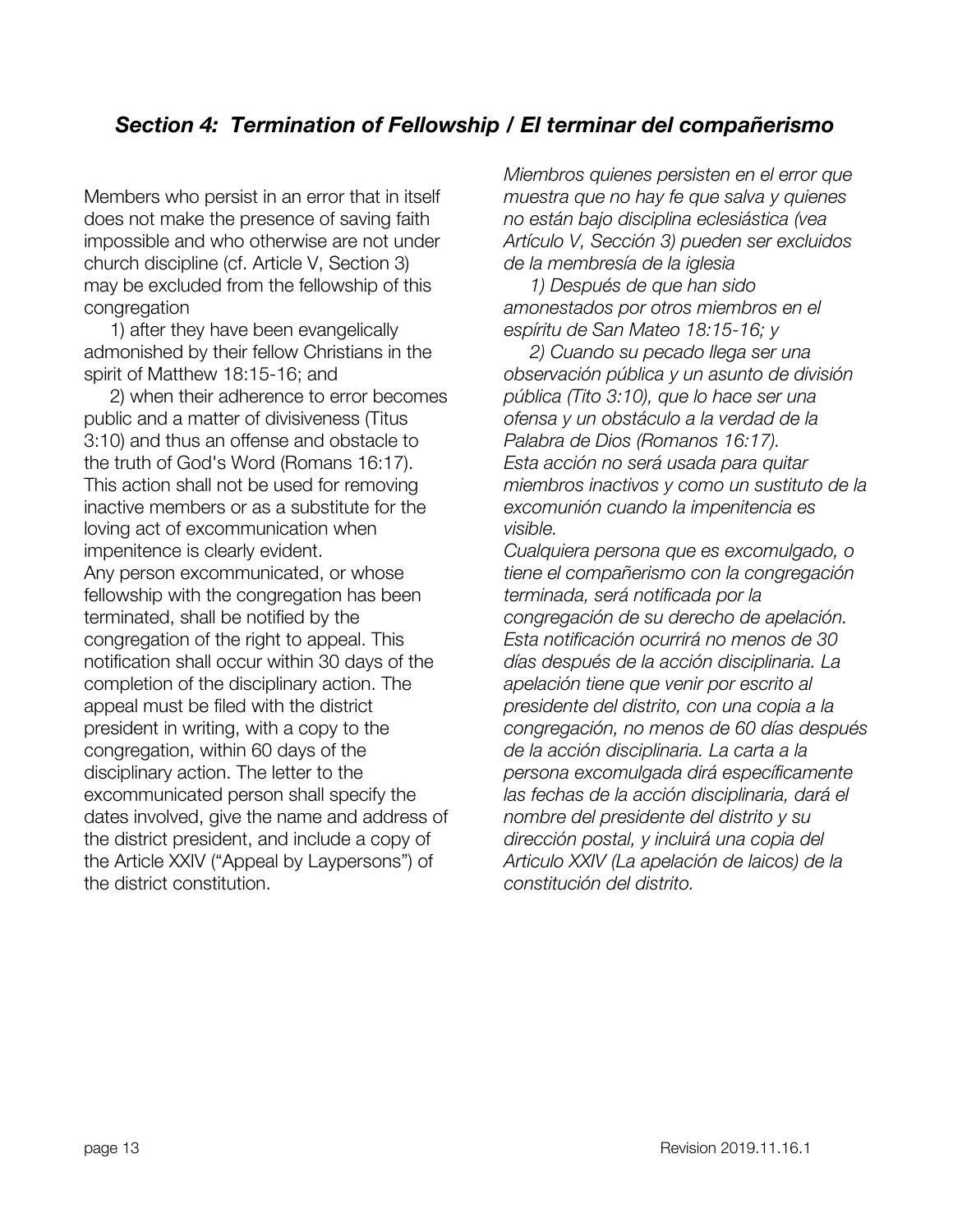#### <span id="page-13-0"></span>*Section 5: Loss of Rights and Privileges / La Perdida de derechos y privilegios*

Those who have been excommunicated or excluded from the fellowship of this congregation lose all rights and privileges in the congregation and its property.

*Los que han sido excomulgados y excluidos del compañerismo visible de esta congregación perderán todo derecho y privilegio de la congregación y su propiedad.*

#### *Section 6: Reinstatement / El Reintegro a la congregación*

<span id="page-13-1"></span>When, by the grace of God, a person who has been excommunicated or whose fellowship has been removed repents of his sin, that person is to be reinstated with all former rights and privileges of this congregation (2 Corinthians 2:6-8).

*Cuando, por la gracia de Dios, una persona que ha sido excomulgado o cuyo compañerismo visible ha sido removido se arrepienta de su pecado, esta persona debe ser reintegrado a la congregación con todo derecho y privilegio de esta congregación (2 Corintios 2:6-8).*

## <span id="page-13-2"></span>**Article VI: Powers and Rights of the Congregation / Los Poderes y Derechos de la Congregación**

#### *Section 1*

<span id="page-13-3"></span>In all matters of Christian faith and life the Word of God is supreme. (Psalm119:105).

*En cada asunto de fe cristiana y vida la Palabra de Dios reina suprema (Salmos 119:105).*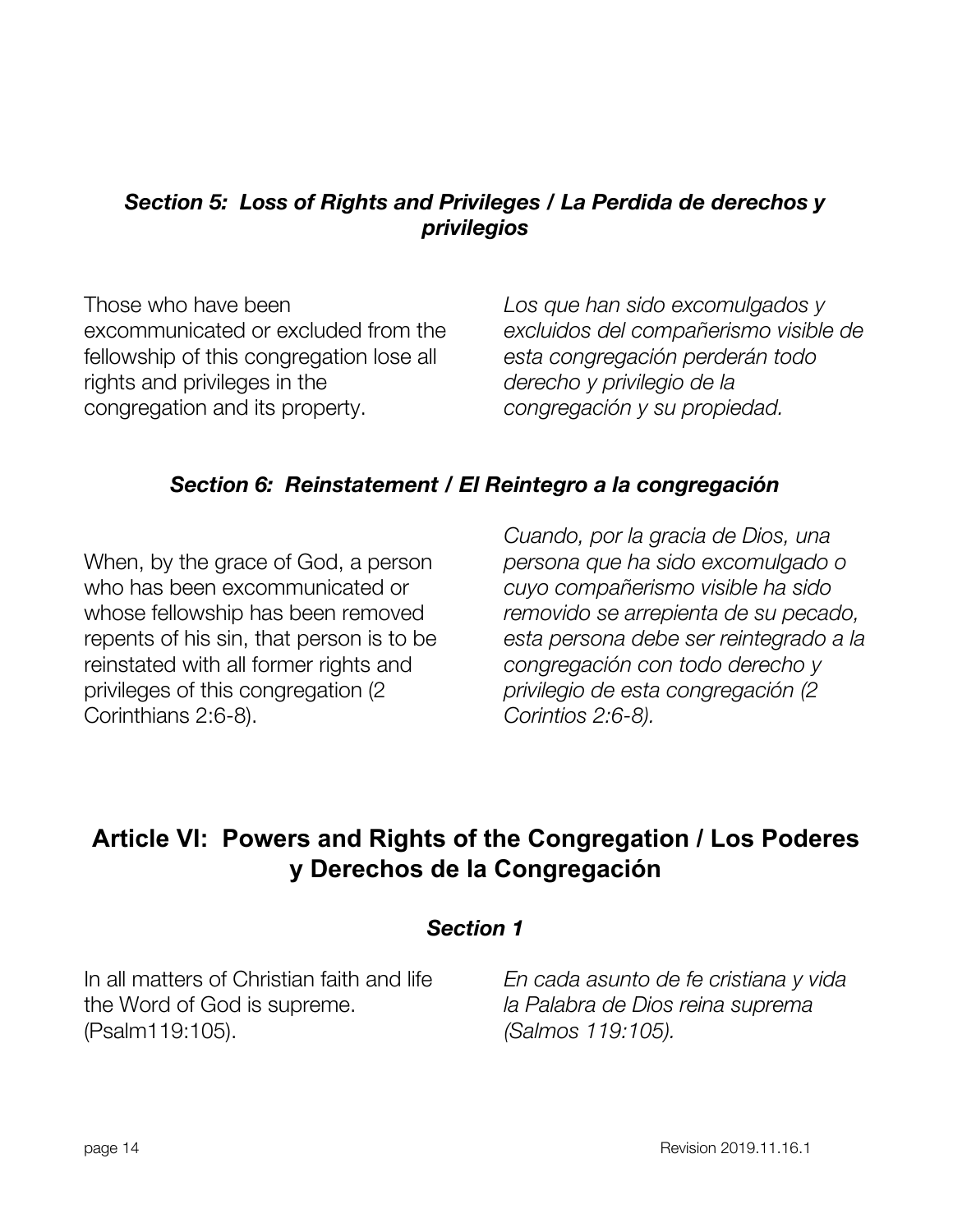<span id="page-14-0"></span>In all matters not decided by the Word of God, the congregation, represented by the voters' assembly, shall have the right of decision (Romans 12:10; 14:19; Ephesians 5:21).

*En todo asunto no decidido por la Palabra de Dios, la congregación, representada por su asamblea de votantes, tendrán el derecho de decidir el asunto (Romanos 12:10, 14;19, Efesios 5:21).*

#### *Section 3*

<span id="page-14-1"></span>The voters' assembly shall consist of voting members who are male communicant members 18 years of age or older (1 Corinthians 11:3; 1 Corinthians 14:34; 1 Timothy 2:12) who have declared their agreement with this Constitution by their signatures and who have been received by the voters' assembly of the congregation.

*La asamblea de votantes consistirá de los miembros votantes que son varones comulgantes de 18 anos o mayor (1 Corintios 11:3, 1 Corintios 14:34; 1 Timoteo 2:12) quienes han declarado su acuerdo con esta constitución por firmar la constitución y quienes han sido recibidos oficialmente por la asamblea de votantes.*

#### *Section 4*

<span id="page-14-2"></span>The leadership team, any other elected committee or organization within the congregation, and any of its elected or appointed officers shall have no power or authority beyond that conferred upon them by the congregation. However, the leadership team in an emergency may act in the name and for the welfare of the congregation. Such action must be submitted for approval at the next voters' meeting.

*La mesa directiva, cualquier comité elegido o cualquiera organización, o cualquier miembro de la iglesia a quien le es dado autoridad, no tendrá ningún poder más de lo que se le otorgó la congregación. Pero, en casos de emergencia, la mesa directiva puede actuar en el nombre y para el bienestar de la congregación. Cada acción entonces tiene que ser aprobada por la congregación en su próxima reunión de votantes.*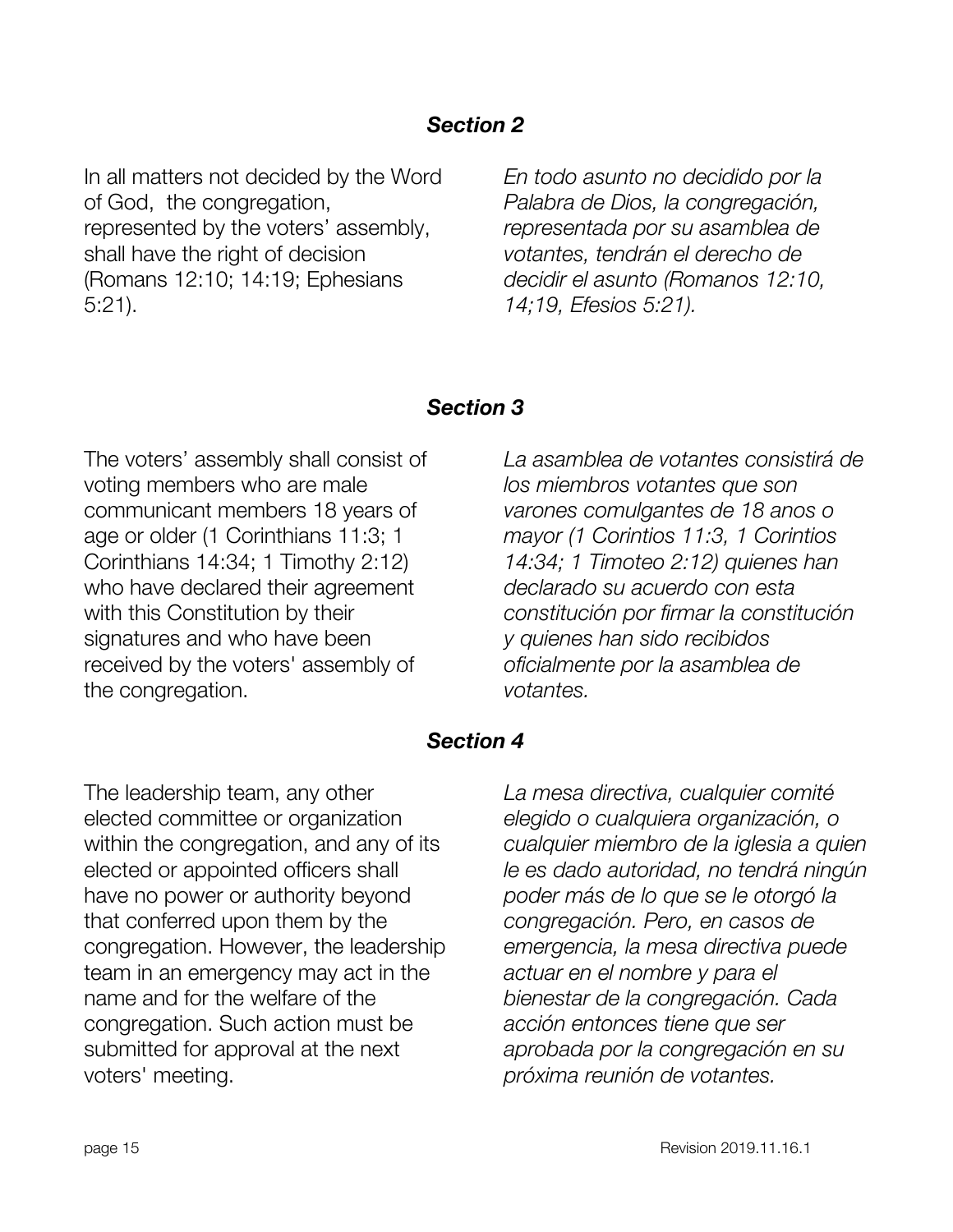<span id="page-15-0"></span>No group or society may be organized within the congregation without the approval of the congregation. The congregation shall be assured that the aims of such a group are in complete harmony with the congregation's aims before it grants its approval (1 Corinthians 1:10; 12:25).

*Ningún grupo ni organización puede reunirse en la congregación sin el permiso de la congregación. La congregación necesita ser asegurada de que el intento y las obras de tal grupo u organización están en harmonía completa con el propósito de la congregación antes de que tenga el permiso de la congregación (1 Corintios 1:10; 12:25).*

## <span id="page-15-1"></span>**Article VII: The Public Ministry / El Ministerio Público**

#### *Section 1*

<span id="page-15-2"></span>The congregation shall call pastors, teachers, and staff ministers, as directed by the voters' assembly.

*La congregación llamará a los pastores, maestros y ayudantes pastorales, como lo dirige la asamblea de votantes.*

#### *Section 2*

<span id="page-15-3"></span>The office of pastor in this congregation shall be conferred only upon such men who are qualified for this ministry and publicly and without reservation profess their acceptance of and adherence to Article II of this Constitution. Such acceptance and adherence shall be required of them in the call extended by the congregation (Ephesians 4:11-16; 1 Timothy 3:1-7; Titus 1:6-9).

*El oficio del pastor en esta congregación será dado solo a esos hombres que son calificados para este ministerio y públicamente y sin reservación profesan su aceptar y seguir al Artículo II de esta constitución. Tal aceptar y seguir será requerida de ellos cuando se les dé el llamamiento divino (Efesios 4:11-16; 1 Timoteo 3:1-7; Tito 1;6-9).*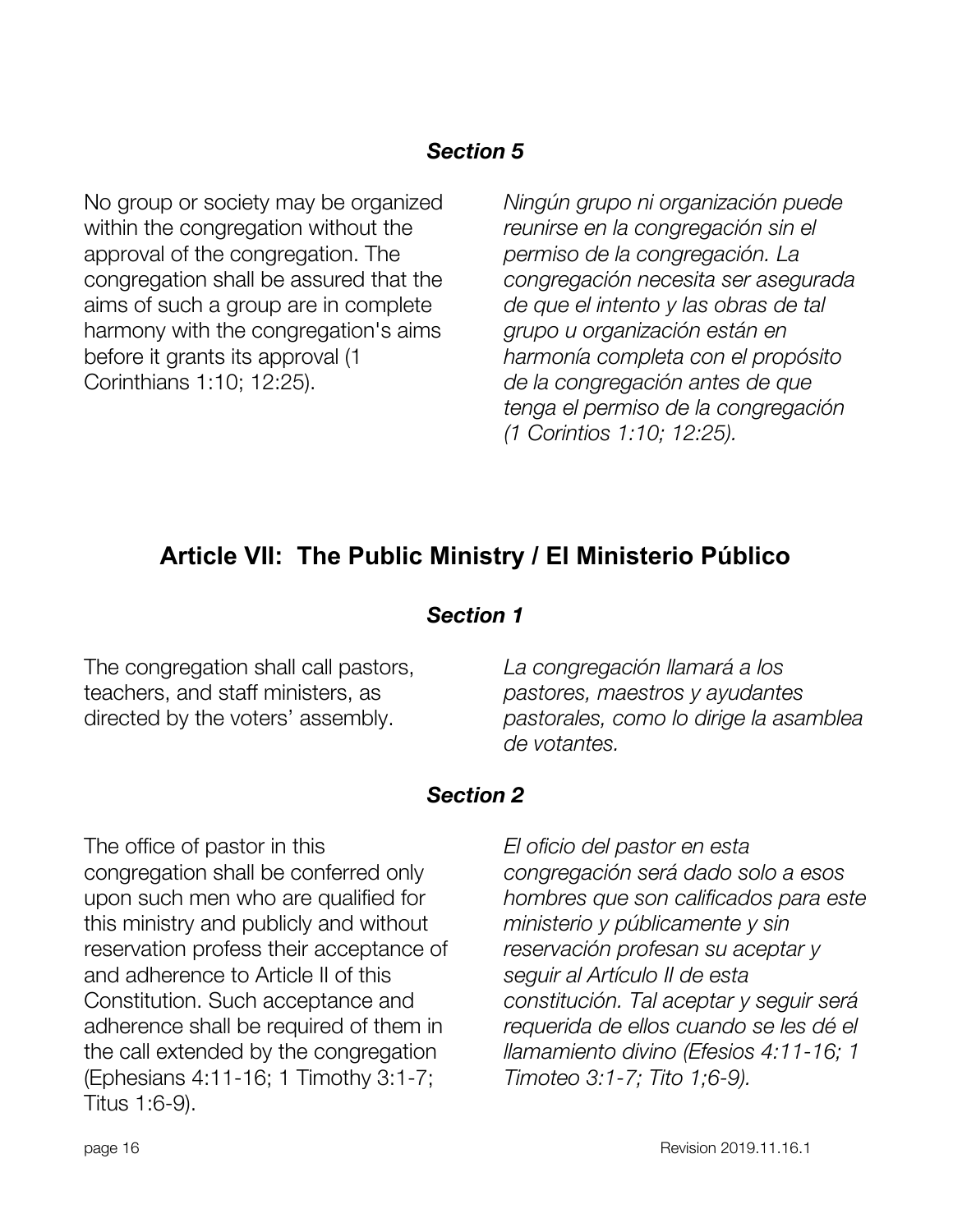<span id="page-16-0"></span>The offices of teacher and staff minister in this congregation shall be conferred only upon such individuals who are qualified for these ministries in accord with the confessional standard of the congregation as set forth in Article II of this Constitution (Ephesians 4:11-16; Romans 12:6-8).

*Los oficios de maestro y ayudante pastoral en esta congregación serán dadas a tales individuos que son calificados para estos ministerios según la confesión de la congregación establecida en Artículo II de esta constitución (Efesios 4:11-16; Romanos 12:6-8).*

#### *Section 4*

<span id="page-16-2"></span><span id="page-16-1"></span>In case of a vacancy in the office of pastor, teacher, or staff minister the leadership team shall notify the president of the district that he may assist in temporarily filling the vacancy and in giving his good counsel in regard to the calling of a new pastor, teacher or staff minister.

*En caso de vacancia en el oficio de pastor, maestro o ayudante pastoral, la mesa directiva notificará al presidente del distrito para que él pueda asistir en temporalmente proveer a alguien para servir en la vacancia y dar su buen consejo con respeto al llamar a un pastor, maestro o ayudante pastoral nuevo.*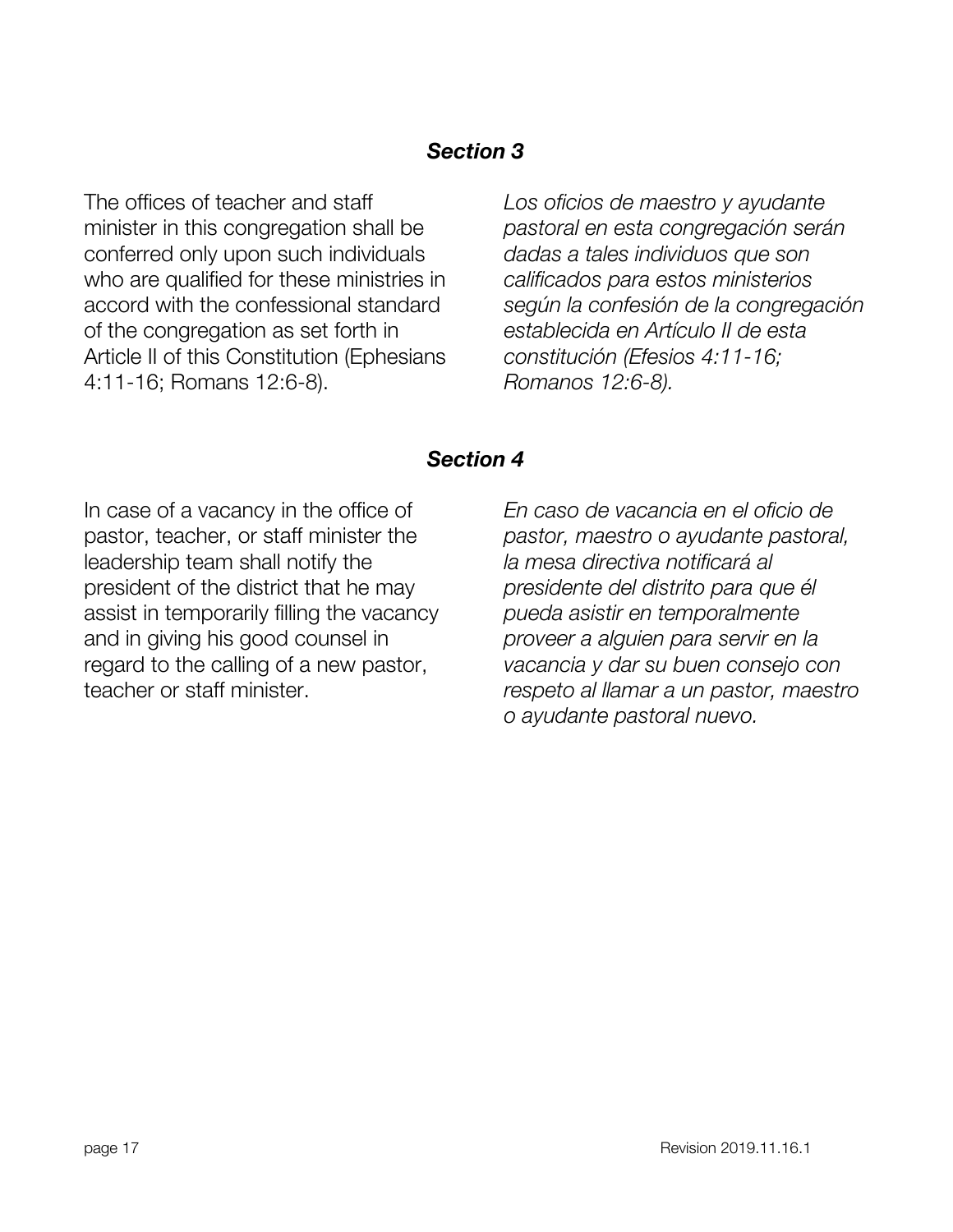## **Article VIII: Officers of the Congregation / Los Líderes de la Congregación**

#### *Section 1*

<span id="page-17-0"></span>The first New Testament congregation at Jerusalem chose men "full of the Spirit and wisdom" (Acts 6:1-6) to aid the apostles in the administration of its affairs. This congregation shall choose officers and committee members with like qualifications. (1 Timothy 3:8-13).

*La primera congregación del Nuevo Testamento en Jerusalén escogió a hombres "llenos del Espíritu y sabiduría" (Hechos 6:1-6) para ayudar a los apóstoles en la administración de los asuntos de la congregación. Esta congregación escogerá oficiales y líderes de comités con tales calificaciones (1 Timoteo 3:8-13).*

#### *Section 2*

<span id="page-17-1"></span>The listing of the officers and their duties is given in the Bylaws.

*La lista de los líderes y sus deberes es dada en las Ordenanzas.*

#### *Section 3*

<span id="page-17-3"></span><span id="page-17-2"></span>The respect and esteem of the congregation are due these officers in the performance of their duties, and they shall be given its cooperation. They shall conduct themselves in a manner befitting their respective office (1 Timothy 3:8-13).

*El respeto y la estima de la congregación se deben a estos líderes en su trabajo, y todos darán su cooperación. Los líderes vivirán en una manera correcta en vista de sus deberes de liderazgo (1 Timoteo 3:8-13).*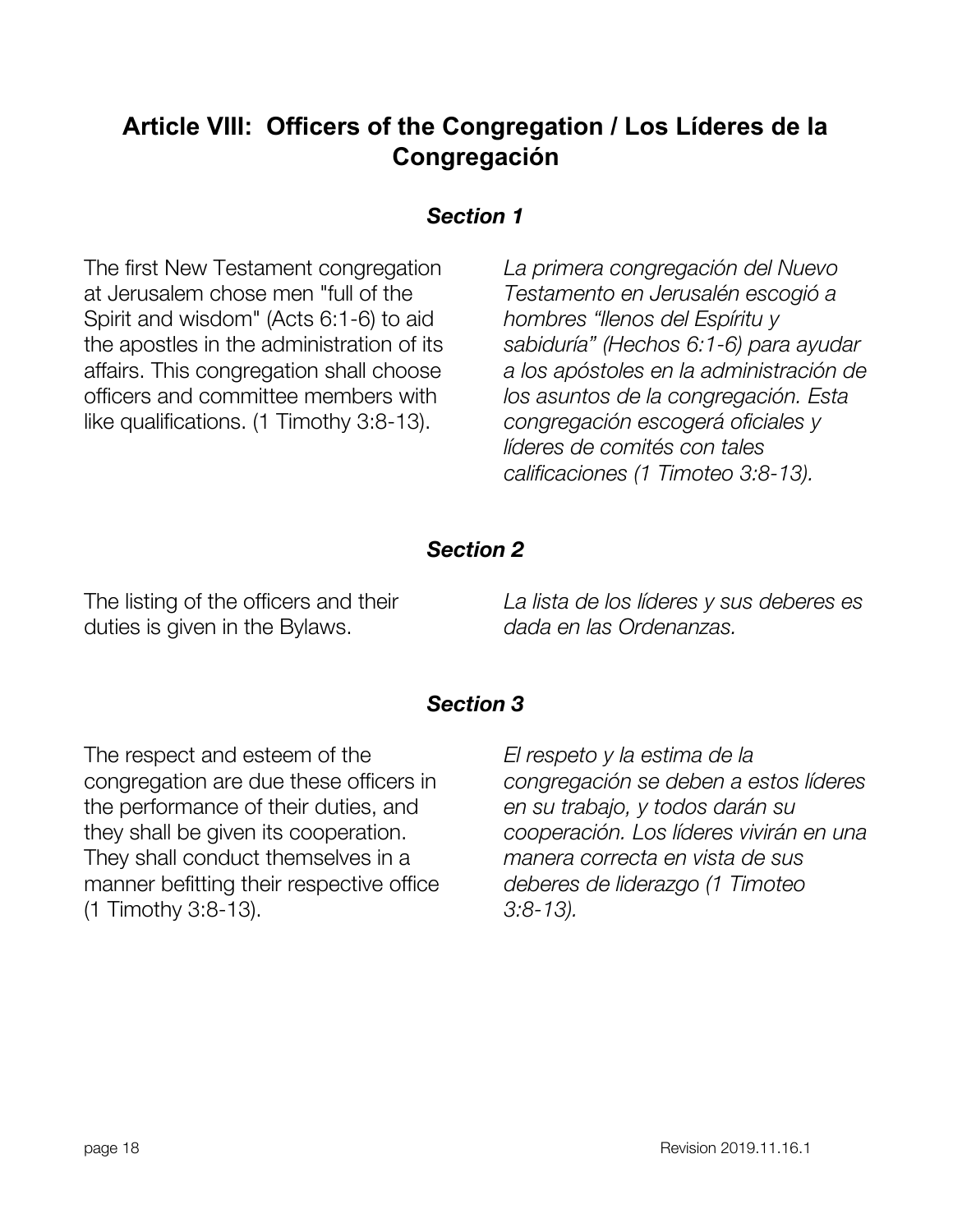## **Article IX: Removal from Office / El remover de una posición de liderazgo**

#### *Section 1*

<span id="page-18-0"></span>If anyone who holds an office in the congregation willfully neglects his duty and upon due admonition does not amend, the congregation has the right and eventually the duty to remove him from office and to elect another in his place (1 Timothy 3:8-13).

*Si alguno que tenga posición de liderazgo y deja de trabajar fielmente y después de amonestación no trabaja fielmente, la congregación tiene el derecho y el deber de quitarle de su posición de liderazgo y necesita elegir a alguien para tomar su lugar de liderazgo (1 Timoteo 3:8-13).*

#### *Section 2*

<span id="page-18-1"></span>Sufficient and urgent causes for removing a pastor, a teacher, or a staff minister are persistent adherence to false doctrine, scandalous life, willful neglect of duty or established inability to perform the duties of his office (1 Timothy 3:1-7; Titus 1:6-9). In such cases the advice and good counsel of the appropriate district officer shall be sought.

*Si un pastor, maestro y ayudante pastoral persiste en doctrina falsa, vida escandalosa o el dejar de trabajar fielmente, es necesario que sea removido de su posición de liderazgo (1 Timoteo 3:1-7, Tito 1:6-9). En tales casos es bueno buscar el consejo del liderazgo del distrito.*

## <span id="page-18-2"></span>**Article X: Voters Meetings / Las Reuniones de Votantes**

Meetings of this congregation shall be held at such times and in such manner as stated in the Bylaws. The meetings shall give the voters of this congregation the opportunity to hear, discuss and take necessary action in matters pertaining to the welfare of this congregation and of the church-at-large.

*Las reuniones congregaciones se llevarán a cabo según la manera dictada en las Ordenanzas. Las reuniones darán a los votantes de la congregación la habilidad de oir, platicar y tomar la acción necesaria en los asuntos que son parte del trabajo de la iglesia.*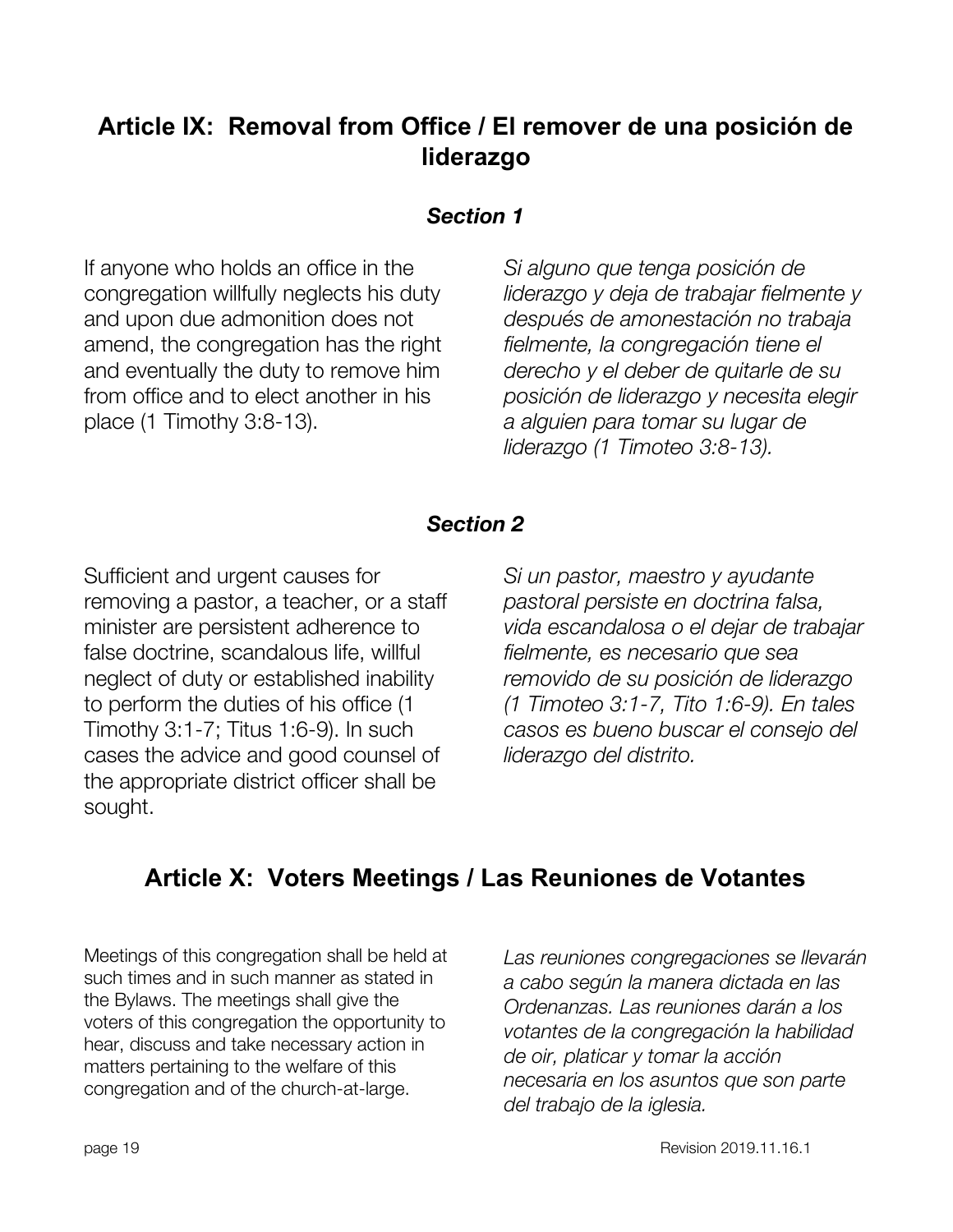## <span id="page-19-1"></span><span id="page-19-0"></span>**Article XI: Separation or Dissolution / La Separación y Disolución**

#### *Section 1*

If at any time a separation should occur in this congregation, the property and all equipment of this congregation shall remain with that portion of the membership which adheres to this Constitution, regardless of number.

*Si en algún tiempo una separación dentro de la iglesia ocurre, la propiedad y todas sus pertenencias quedarán con la porción de la membresía que sigue fiel a esta constitución, no obstante, el número de miembros fieles.*

#### *Section 2*

<span id="page-19-3"></span><span id="page-19-2"></span>In the event of termination or dissolution of the congregation, the leadership team shall, after paying or making provision for the payment of all the liabilities of the congregation, dispose of its remaining assets, if any, exclusively for the purposes of the congregation, by distributing the remaining assets to (and only to) one or more organizations with which the congregation is in fellowship, which shall at the time qualify as exempt organization(s) (under section 501c3 of the Internal Revenue Code of 1994 or the corresponding provision of any future United States Internal Revenue Code).

*En caso de que la iglesia tenga que cerrar para siempre, la mesa directiva, después de pagar o hacer provisión para pagar todas las deudas de la congregación, eliminara todo lo que queda, por distribuirlo a una o más organizaciones que están en compañerismo con la congregación y que califican como exentos de impuestos (bajo la sección 501c3 of the Internal Revenue Code of 1994 or the corresponding provision of any future United States Internal Revenue Code).*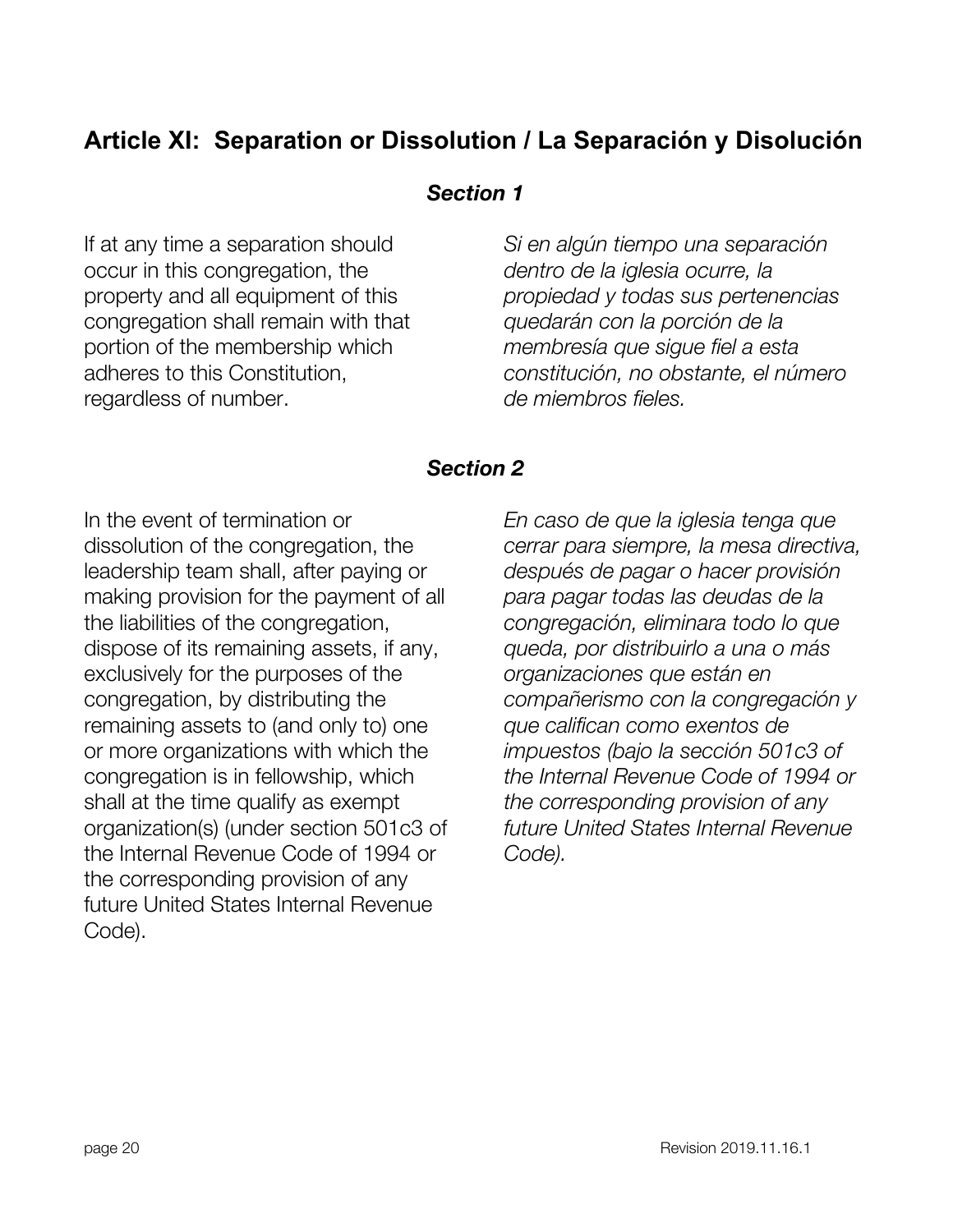## **Article XII: Repeals and Alterations / Las Derogaciones y Cambios**

#### *Section 1*

<span id="page-20-0"></span>Inasmuch as they express clear, scriptural teachings, the following articles of this constitution shall be unalterable, irreplaceable and irrepealable: Article II, III, IV, V, VI Sections 1 and 2, VII Sections 1-3, VIII Sections 1 and 3, XI, and XII Section 1.

*Como expresan las verdades claras de la Palabra de Dios, los artículos que siguen no pueden ser alteradas, quitadas o cambiadas en ningún tiempo: Artículos II, III, IV, V, VI Secciones 1 y 2, VII secciones 1-3, VIII secciones 1 y 3, XI y XII sección 1.*

#### *Section 2*

<span id="page-20-1"></span>Proposals to alter or repeal any alterable or repealable article of this constitution or to add an article shall be submitted in writing to the leadership team and shall be publicly announced for two Sundays preceding a voters' assembly and posted in the church during that period.

*Cualquier propuesta para alterar, cambiar o quitar un artículo que puede ser cambiado en esta constitución o añadir un artículo a esta constitución proveerá en escrito el cambio a la mesa directiva, que anunciará públicamente por dos domingos de anticipo antes de la asamblea de votantes y también será puesta en forma visible en la congregación.*

#### *Section 3*

<span id="page-20-2"></span>Such a proposal shall be discussed in the meeting in which it is presented and then voted on by the voting members at the next meeting one week later.

*Tal propuesta será platicada en la asamblea de votantes y después un voto será tomado por todos los miembros presentes en la reunión de la semana que entra.*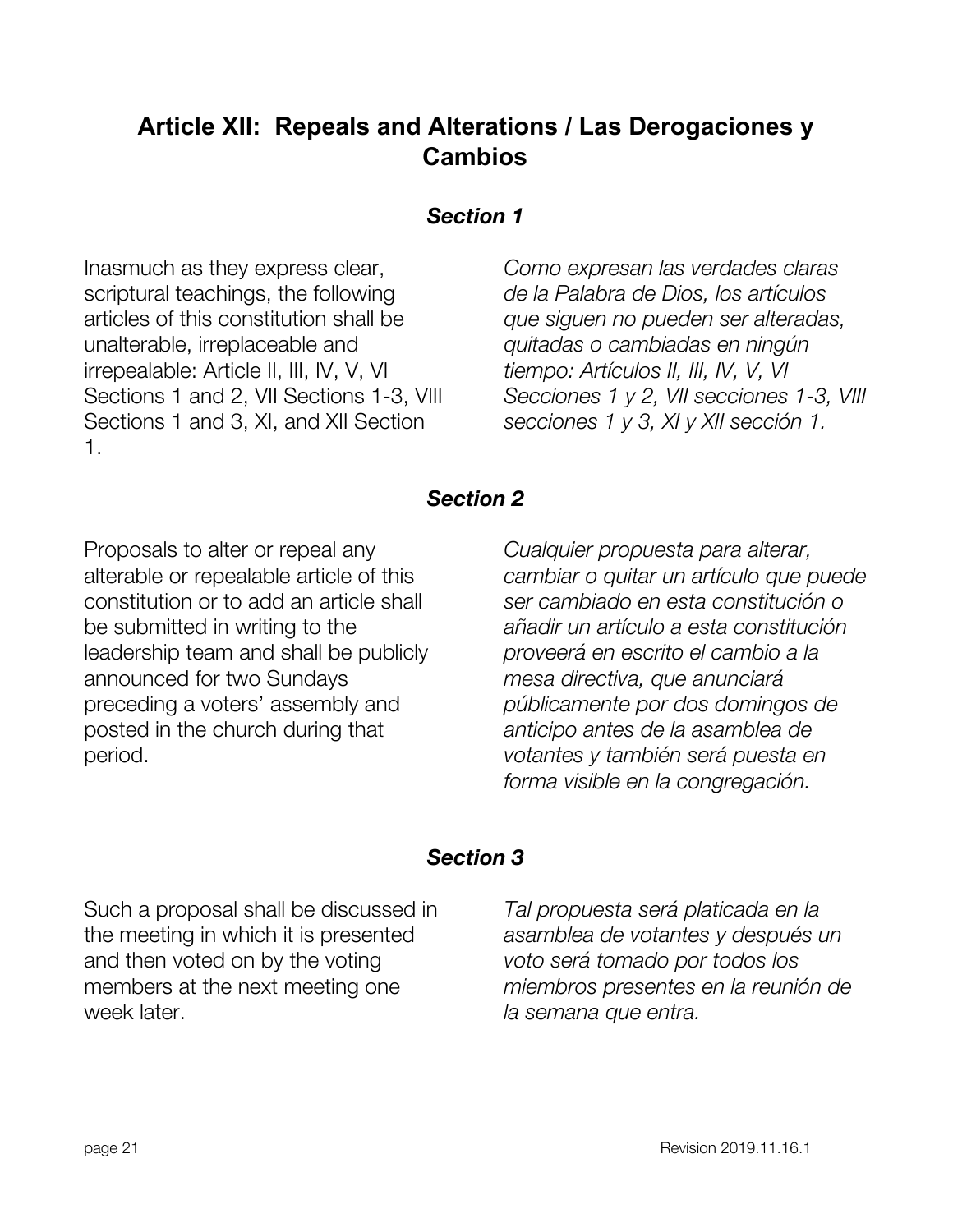<span id="page-21-0"></span>A two-thirds majority vote of the voting members present at the voters' assembly shall be required to alter or repeal any alterable or repealable article of this Constitution or to add an article hereto.

*Una mayoría de sesenta y siete por ciento de los votantes presentes en la asamblea de votantes será requerida para alterar o quitar un artículo que puede ser alterada o quitada de esta constitución y también para añadir un artículo.*

#### *Section 5*

<span id="page-21-1"></span>Any and all Bylaws may be repealed or amended by a majority vote of the voting members present at the voters' assembly, provided that public notice of this proposed action shall have been given the congregation two Sundays prior to the time of the meeting, and provided that the proposed amendment has been submitted in writing to the leadership team for its study and recommendation.

*Toda o cada Ordenanza puede ser cambiado o eliminado por una mayoría de la asamblea de votantes, después de que un anuncio público de la propuesta es puesto y anunciando vocalmente con anticipo suficiente antes de la reunión de los votantes de la congregación. También, un escrito de la propuesta será presentada a la mesa directiva para su estudio y recomendación.*